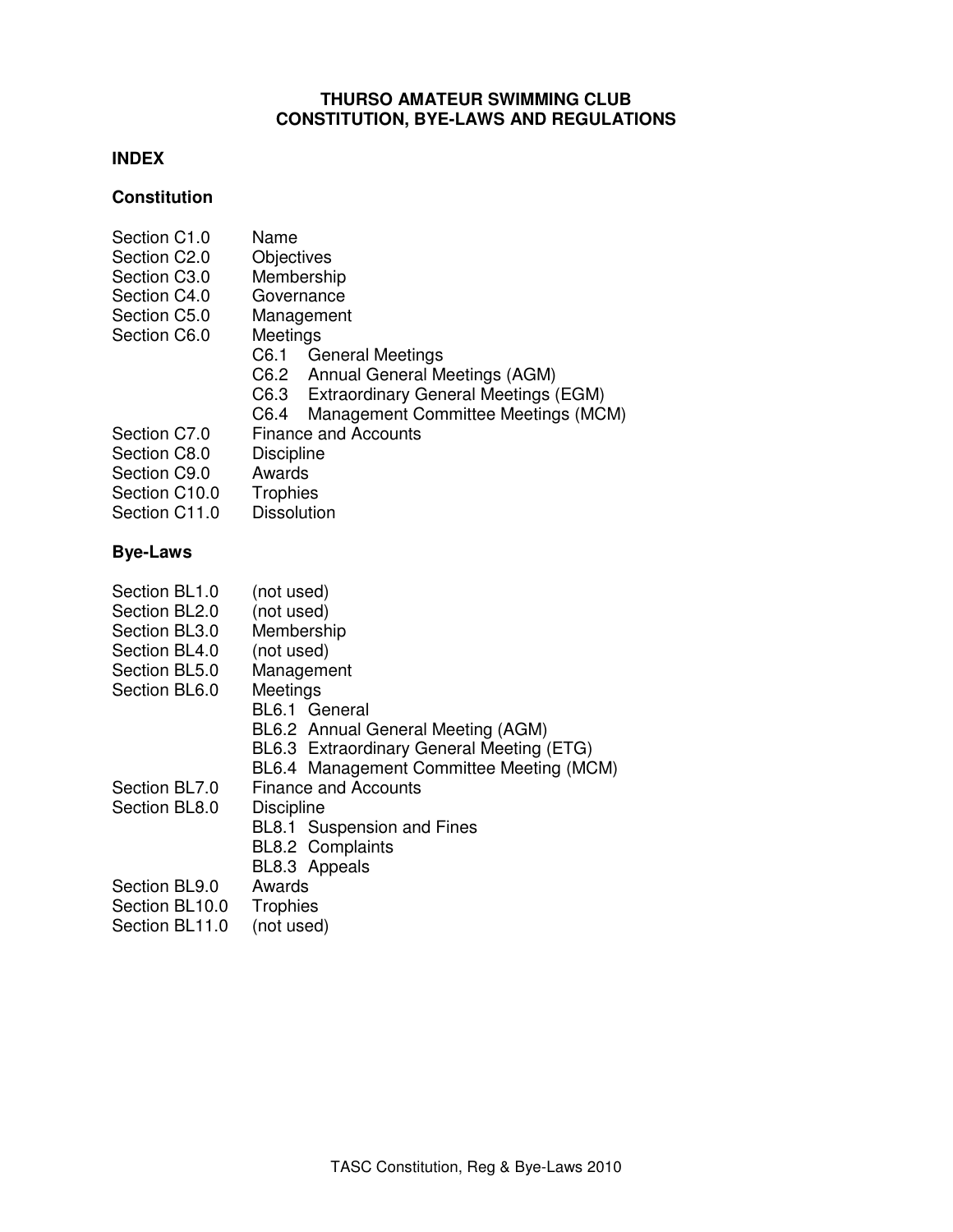# **CONSTITUTION**

## **C1.0 NAME**

 The Club shall be called "Thurso Amateur Swimming Club" (Hereinafter referred to as the Club)

# **C2.0 OBJECTIVES**

The objectives of the Club shall be to:-

a) Advance the public participation in Aquatic Sports by promoting and managing the teaching, knowledge and practice of one or more Aqua Sports, in accordance with Paragraphs C2.2 & C2.5 of the SASA Constitution.

### **C3.0 MEMBERSHIP**

- C3.1 The membership shall consist of the following categories:
	- Adult Members (16 years and over), as recognised in Law
		- a) Swimming / Competitive
		- b) Non swimming

 Junior Members (Under 16 years), not recognised in Law as an adult and not defined in Scottish Swimming Company Rule R4.5.6.

- a) Swimming / Competitive
- b) Novice (As defined in SASA Bye-law BL3.2.2)

Life Members

Associate Members

- C3.2 Membership fees shall be as agreed at each Annual General Meeting
- C3.3 All Club Members must be Registered with the SASA in accordance with the categories as defined in SASA Constitution C3.3.3.
- C3.4 All members joining the Club shall be deemed to accept the terms of this Constitution, the Club Bye-Laws and any Regulations from time to time adopted by the Club.
- C3.5 The Management Committee shall have the power to turn down an application for membership, provided they act in accordance with Club Bye-Law BL3.6.

#### **4.0 GOVERNANCE**

- C4.1 The Club shall be subject to and bound by, the Scottish Swimming Governance Documentation (SASA Constitution, Company Articles and Company Rules) and the appropriate SASA District Rules.
- C4.2 The Club shall comply with the Scottish Swimming Codes of Conduct, Ethics and Child Protection Guidelines.
- C4.3 The Club shall be governed by the Constitution, Bye-Laws and Regulations.
- C4.4 Amendments to the Constitution shall only be made at a General Meeting, provided at least two thirds majority of those present and voting is secured..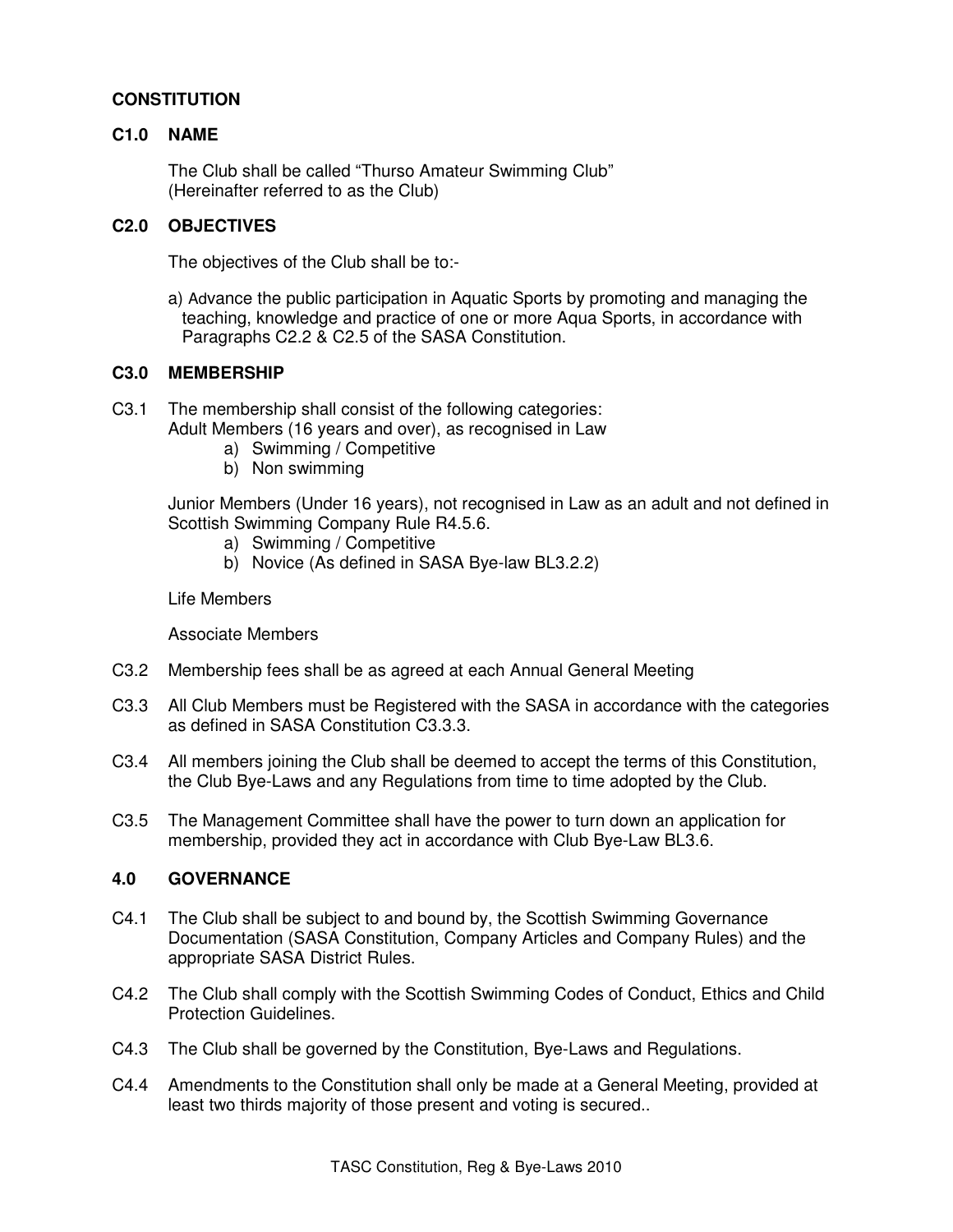- C4.5 Amendments to the Bye-Laws shall only be made at a General Meeting provided a simple majority of those present and voting is secured.
- C4.6 The Management Committee shall have the power to publish and enforce such Regulations as the Committee feels necessary to govern the activities of the Club.

## **5 MANAGEMENT**

- C5.1 The affairs of the Club shall be conducted by a Management Committee which shall consist of the Officers of the Club plus ten other Adult Members and ex-officio members set out in Bye-Law BL5.1
- C5.2 President, Vice President, Treasurer and Secretary who shall be elected at an Annual General Meeting, as shall be the said Adult Members.
- C5.3 If the post of any Officer or Adult committee member should fall vacant after such an election, the Management Committee shall have the power to fill the vacancy.
- C5.4 All Management Committee shall be Adult members of the Club.

## **C6.0 MEETINGS**

- C6.1 General Meetings
- C6.1.1 Notices

 At least 30 days notice and the Agenda shall be given to all Adult members of any General Meeting.

C6.1.2 Attendance

All Adult members and Life Members are entitled to attend, take part and vote.

- C6.1.3 Voting
	- With the exception of changes to the Constitution, decisions put to vote shall be resolved by simple majority at General Meetings.
	- Voting shall be by a show of hands unless decided otherwise by a majority of those attending the meeting.

### C6.1.4 Quora

The quorum at General Meetings shall be two Officers of the Club plus thirteen eligible to vote.

C6.1.5 Changes to the Constitution

Any change to the Constitution shall require a two third's majority of those present and eligible to vote and voting at General Meeting.

- C6.4.1 The Club shall hold Management Committee Meetings no less frequently than every three months.
- C6.4.2 A Management Committee Meeting shall be called by the Secretary when there is business to transact or on request of an Officer of the Club or by an application in writing by at least seven Adult Members of the Club.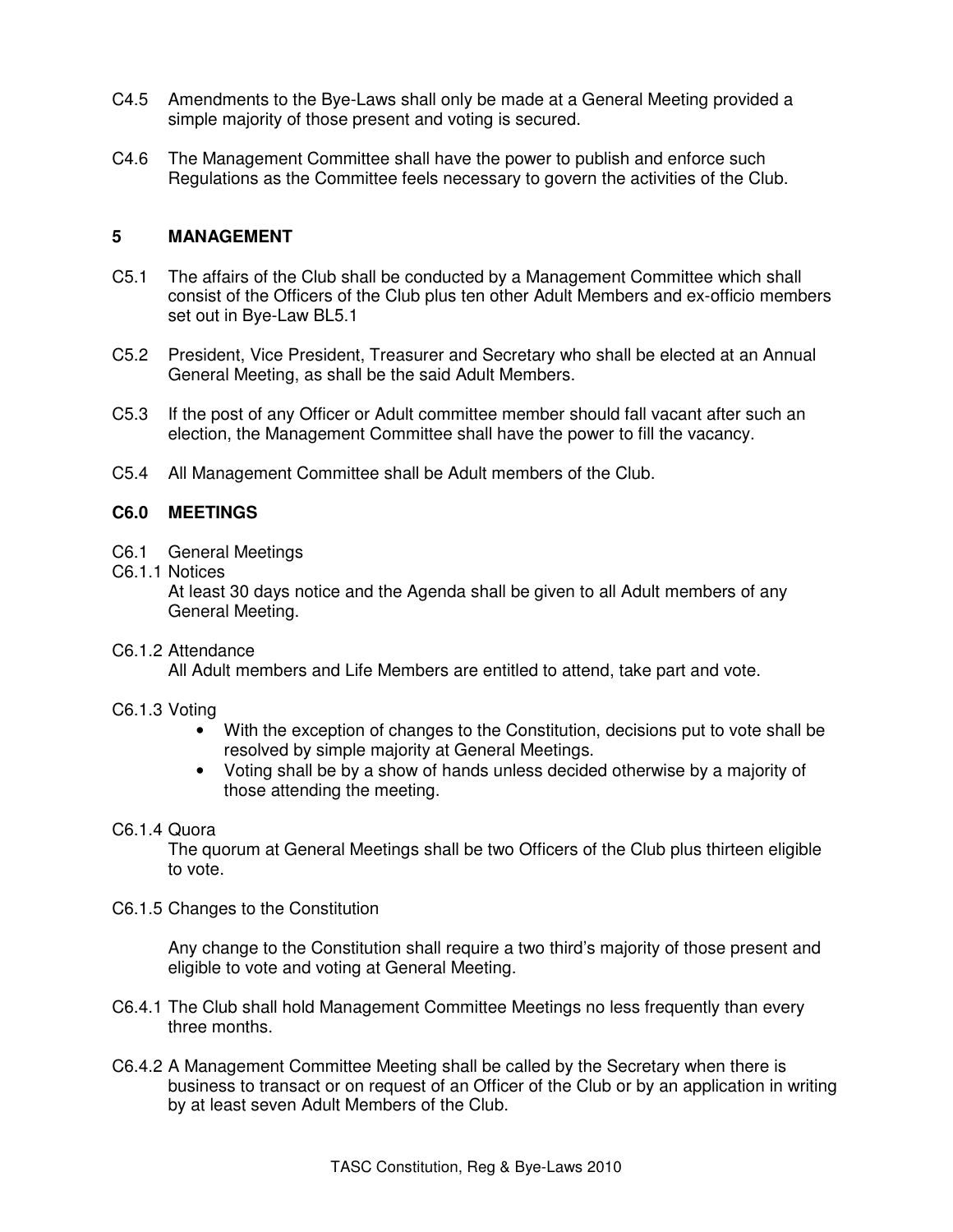- C6.4.3 A quorum for Management Meetings shall be at least one Officer of the Club and six Committee Members.
- C6.4.4 The business of the meeting shall be enacted in accordance with Section 6 of the Bye-Laws.

# **C7.0 FINANCE & ACCOUNTS**

- C7.1 The financial year shall run from  $1<sup>st</sup>$  November to  $31<sup>st</sup>$  October each year.
- C7.2 The honorary Treasurer shall be responsible for the preparation of Annual Accounts of the Club.
- C7.3 The Accounts shall be audited / examined by an independent person(s) elected annually at the Annual General Meeting.
- C7.4 All cheques drawn against the Club's funds shall be signed by a minimum of two officers of the Club.
- C7.5 The Management committee can enter into contacts and / or partnerships, on behalf of the Club, provided each proposal is fully discussed at and recorded in the minutes of a quorate committee meeting prior to the commencement being made.
- C7.6 All adult members of the Club shall be jointly responsible for the financial liabilities of the Club.
- C7.7 Any surplus of the Club's income will be reinvested in the Club and not distributed to its members.

# **C8.0 DISCIPLINE**

- C8.1 The Management Committee may take action (eg fine, suspend, or cancel membership) against any Club Member proved guilty of infringing the Club Regulations or acting in such manner as to bring disrepute to the Club. Such action shall only be taken if the principles and procedures embodied in the Complaints, Appeals and Suspension & Fines sections of the Scottish Swimming Governance Documentation, have been applied.
- C8.2 All Grievances, Complaints and Appeals, except for doping, child abuse or alleged criminal offences shall be dealt with in accordance with Section 8 of the Club Bye-Laws.
- C8.3 Grievances and Complaints involving doping, child abuse or other criminal offences shall be referred to the Scottish Swimming Chief Executive within 48 hours, in accordance with SS Company Rule R12.1.4.

#### **C9.0 AWARDS**

C9.1 Nomination and selection procedures shall be in accordance with Section 9 of the Bye-Laws.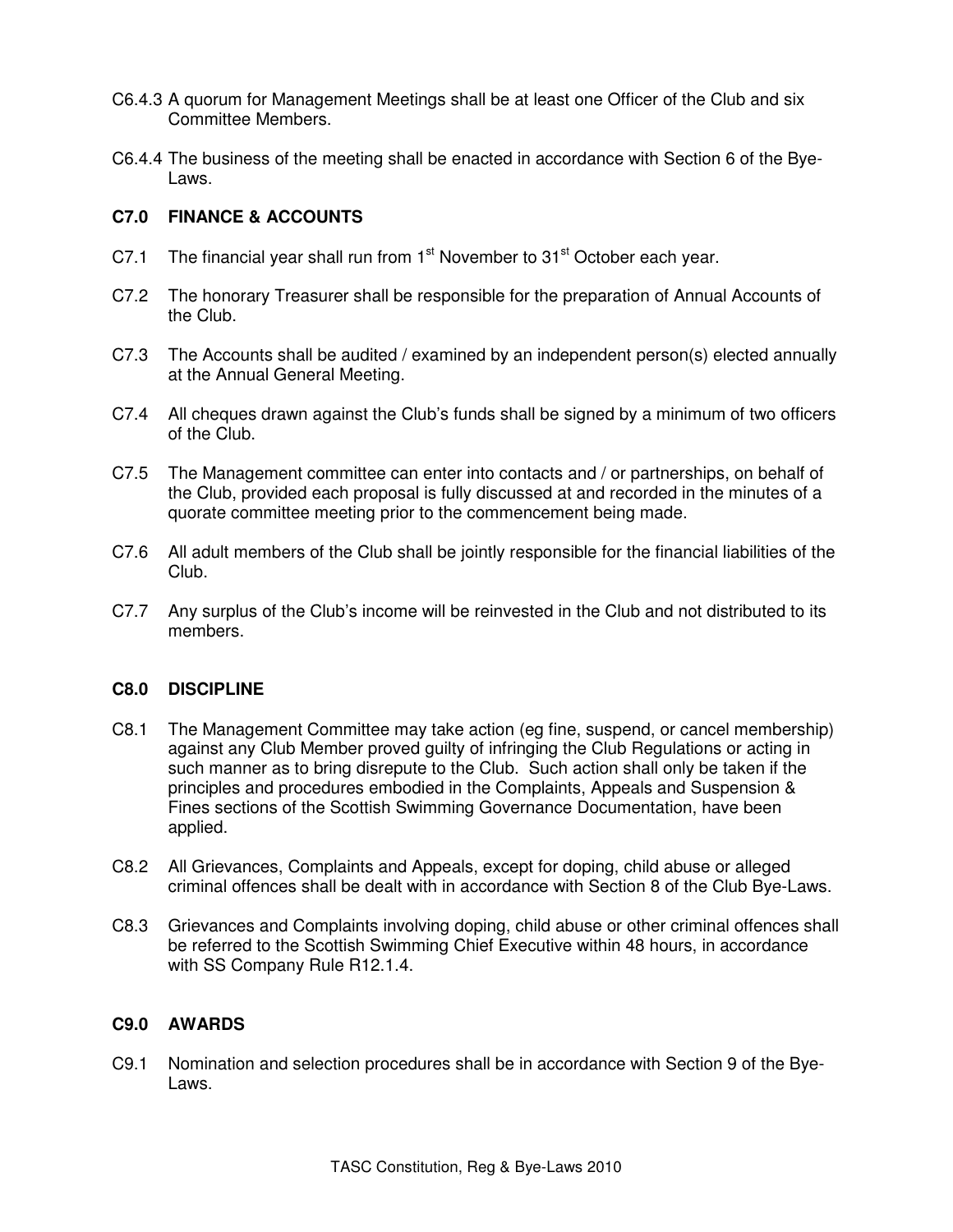# **C10.0 TROPHIES**

- C10.1 All trophies belong to the Club in perpetuity and cannot be won outright.
- C10.2 The Club Honorary Treasurer shall act at Trustee of the Club Trophies.

# **C11.0 DISSOLUTION**

- C11.1 In the event of the dissolution of the Club, any funds, property and other assets shall not be distributed amongst the members of the Club in any way whatsoever, but shall be applied towards the objective of Scottish Swimming.
- C11.2 So long as three members agree to support the Club it cannot be dissolved.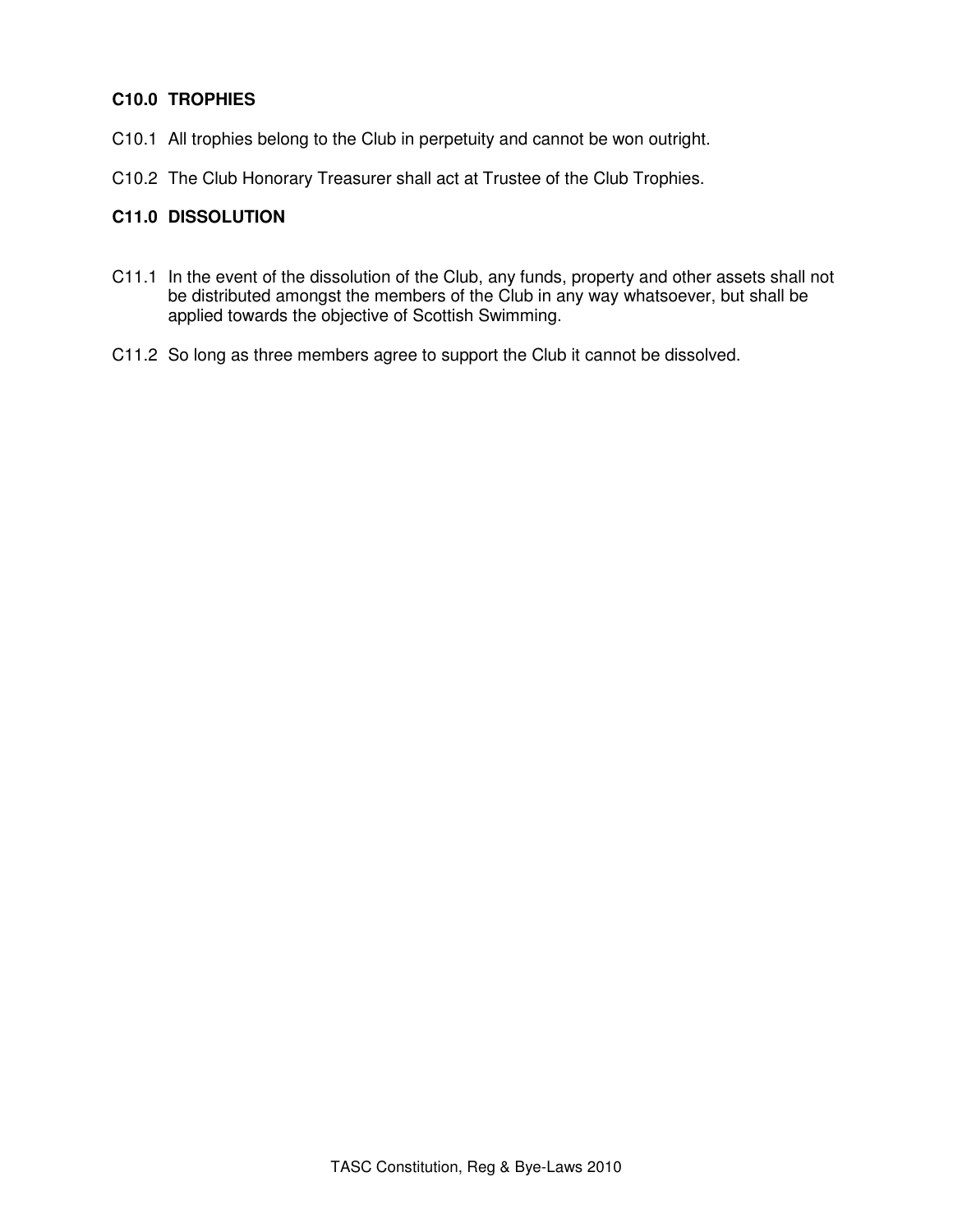# **BYE-LAWS**

- BL1.0 Not used
- BL2.0 Not used.

### **BL3.0 MEMBERSHIP**

- BL3.1 The subscription of existing members (agreed at AGM) shall become due on the  $1<sup>st</sup>$ January in each year and those of new members on the date of acceptance of membership.
- BL3.2 Members not renewing by 31<sup>st</sup> March will be deemed to be non-members and will be notified in writing accordingly.
- BL3.3 All members will be excluded from taking part in any of the Clubs activities if they fail to renew their membership.
- BL3.4 A member wishing to resign from the Club shall inform the Secretary in writing.
- BL3.5 A Club member wishing to change their  $1<sup>st</sup>$  or  $2<sup>nd</sup>$  Claim Club must do so in accordance with SS Company Rule R5.2.
- BL3.6 When an application for membership has been turned down by the Management Committee, the applicant must be advised of the reason and their right of appeal to Scottish Swimming in writing.
- BL4.0 Not used.

#### **BL5.0 MANAGEMENT**

- BL5.1 The Management Committee shall comprise the Officers of the club (as defined in paragraph C5.2), Membership Secretary, Meet Secretary, eight other Adult members and the Swimming Co-ordinator.
- BL5.2 The term of office for President, Secretary and Treasurer shall be three years, one retiring annually in rotation.
- BL5.3 The Vice-President, the Membership and Meet Secretaries shall be elected for a term of two years.
- BL5.4 The term of office for the other Adult Members shall be two years, half retiring annually.
- BL5.5 Retiring Members of the Management Committee may offer themselves for re-election.
- BL5.6 Management Committee member(s) elected or co-opted to fill a vacancy part way through a term of office shall retire in sequence with the original order of rotation.
- BL5.7 Management Committee members co-opted by the committee shall be subject to endorsement at the first EGM or AGM thereafter.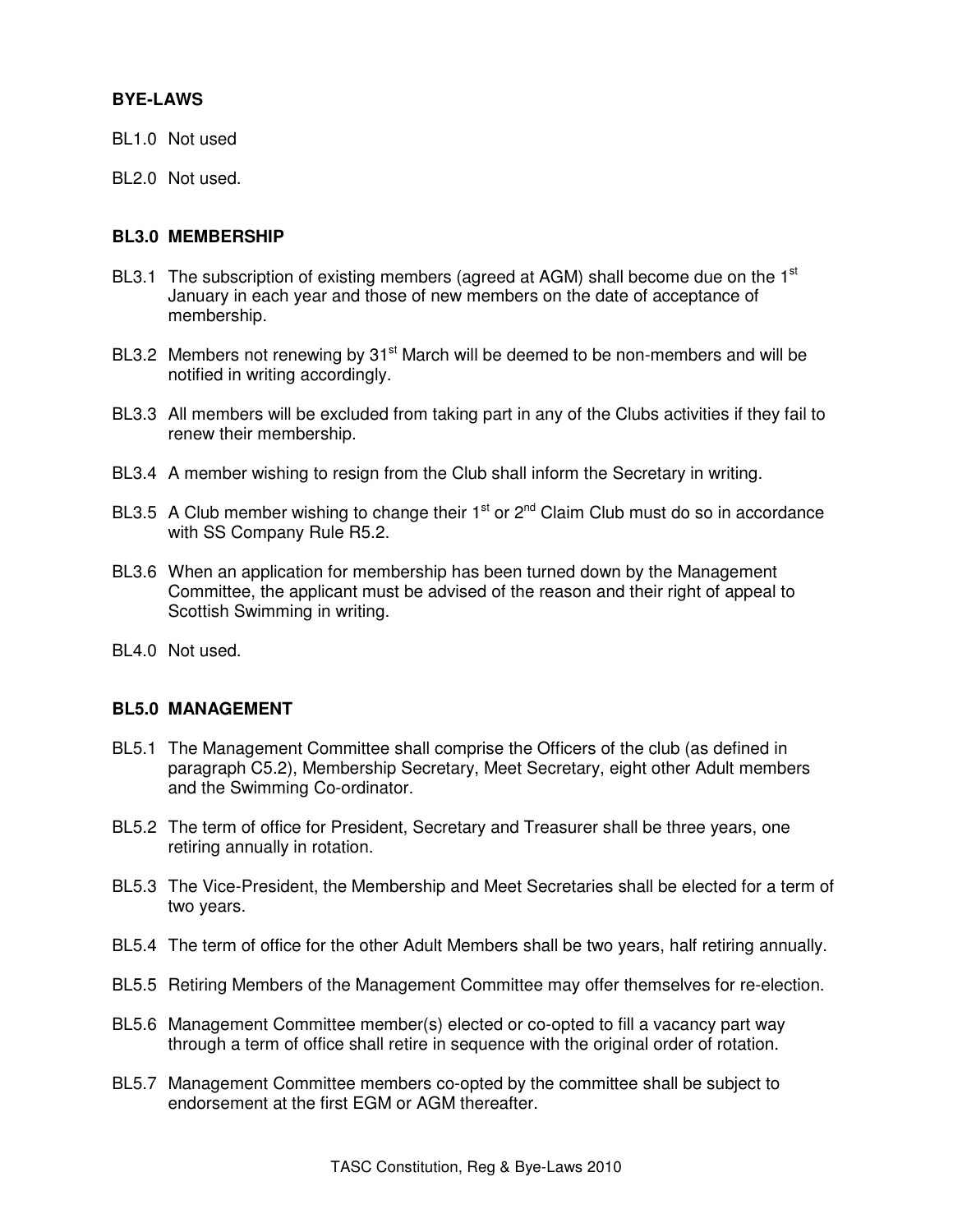- BL5.8 a) The organisation and control of all members during Club hours.
	- a) Coaches and instructors to be appointed as required by the GMC.
		- b) The selection of members to represent the Club.
		- c) The handicapping of Club events as necessary.
		- d) The organisation of swimming activities as may be requested by other bodies.
		- e) A team captain (boy / girl) can be nominated prior to an event if required.
		- f) Presenting annually their nominations for Hon President and Hon Vice President(s) to the AGM for ratification.
		- g) Considering and approving or otherwise nominations for Life Membership of the Club.
- BL5.9 The Management Committee shall appoint such sub-committees as may be considered necessary.
- BL5.10 The Management Committee shall appoint at least one Child Protection Officer (CPO) who has attended a Scottish Swimming Approved training course.

# **BL6.0 MEETINGS**

#### **BL6.1 General**

- BL6.1.1 At all meetings, if a quorum is present, the Chair shall be taken not later than fifteen minutes after the appointed time of the meeting.
- BL6.1.2 All Members when called to order at any meeting or gathering of the Club and not complying with the "rule of order" shall be expelled form the meeting.
- BL6.1.3 The Chairperson at all meetings of the Club shall be the President. In the absence of the President, the Vice President shall substitute. In the absence of the President and Vice President, those in attendance shall appoint a substitute.
- BL6.1.4 In the event of equality of votes in any resolution before the meeting which requires a choice to be made for the continued good governance of the Club, The Chairperson of a meeting shall have a second or casting vote.
- BL6.1.5 The Chairperson of a meeting, shall be the sole judge of questions of order and interpreter of the "rules" governing the Club.
- BL6.1.6 The Chairperson shall not speak to, oppose or move any motion from the Chair. In order to do so, they shall vacate the Chair until the business is concluded. The meeting shall be presided over by a substitute Chairperson elected from amongst those present.
- BL6.1.7 The minutes of all meetings (after approval by the GMC) will be posted on TASC notice board. Adult and Life Members will be asked at the commencement of the year if they wish to receive minutes and upon request will receive them for the ensuring year by the most cost effective way.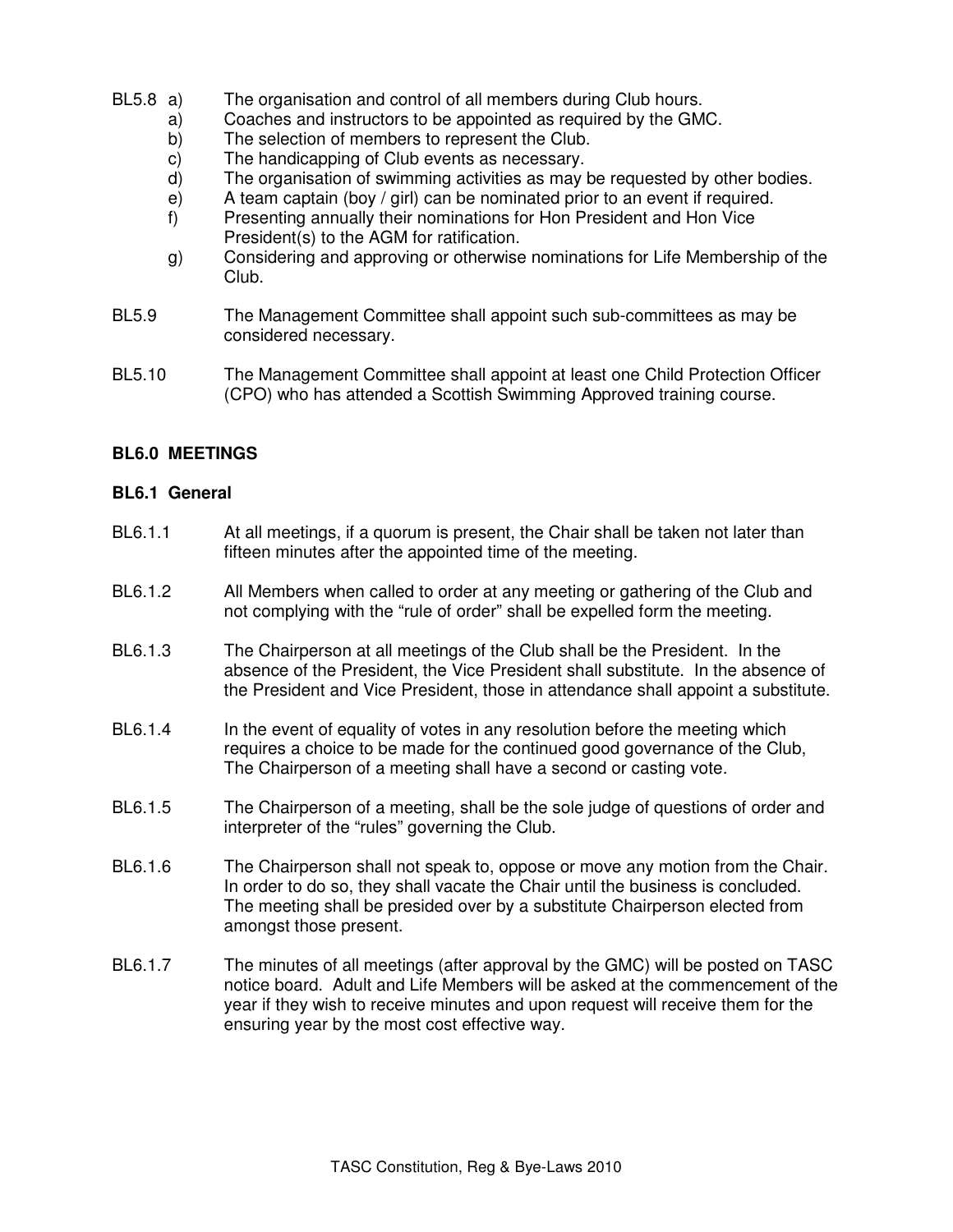# **BL6.2 Annual General Meeting (AGM)**

- BL6.2.1 The Secretary shall give written notice of not less than 30 (thirty) days prior to the date of the AGM. This notice shall be published on the Club notice board and circulated to all Adult and Life Members.
- BL6.2.2 Appended to the notice on intimation of an AGM shall be the Agenda, minutes of the last AGM, a note of the process governing alteration to the Constitution, Bye-Laws and nomination for the Management Committee.
- BL6.2.3 Nominations for Officers of the Club and other members of the Management Committee shall be submitted in writing, signed by two Adult Members and the nominee, to the Secretary no later than 20 November.
- BL6.2.4 Proposed alterations to the Constitution and Bye-Laws and notices of motion must be received by the Secretary not later than 20 November.
- BL6.2.5 Having received all nominations and proposed alterations, the Secretary shall arrange for this information to be displayed on the Club notice board at least 7 (seven) days before the meeting.
- BL6.2.6 The order of business for an AGM shall be:

 Presidents Remarks Apologies for Absence Approval of minutes from previous AGM & matters arising Hon Secretary Report Swimming Convenor Report Financial Report Proposed changes to Constitution Proposed changes to Bye-Laws Election of Management Committee Members Appointment of Hon President & Hon Vice President(s) Appointment of Auditors Life Membership Awards Other relevant business

#### **BL6.3 Extraordinary General Meeting (EGM)**

- BL6.3.1 The Secretary will give notice, in writing of all Extraordinary General Meetings, stating the Agenda, to all Adult and Life Members at least 30 (thirty) days prior to such meetings being held.
- BL6.3.2 The order of Business for an EGM shall be:

 Presidents Remarks Apologies for Absence Business to be transacted of which due notice has been given.

BL6.3.3 No business shall be transacted at the EGM other than business of which due notice has been given.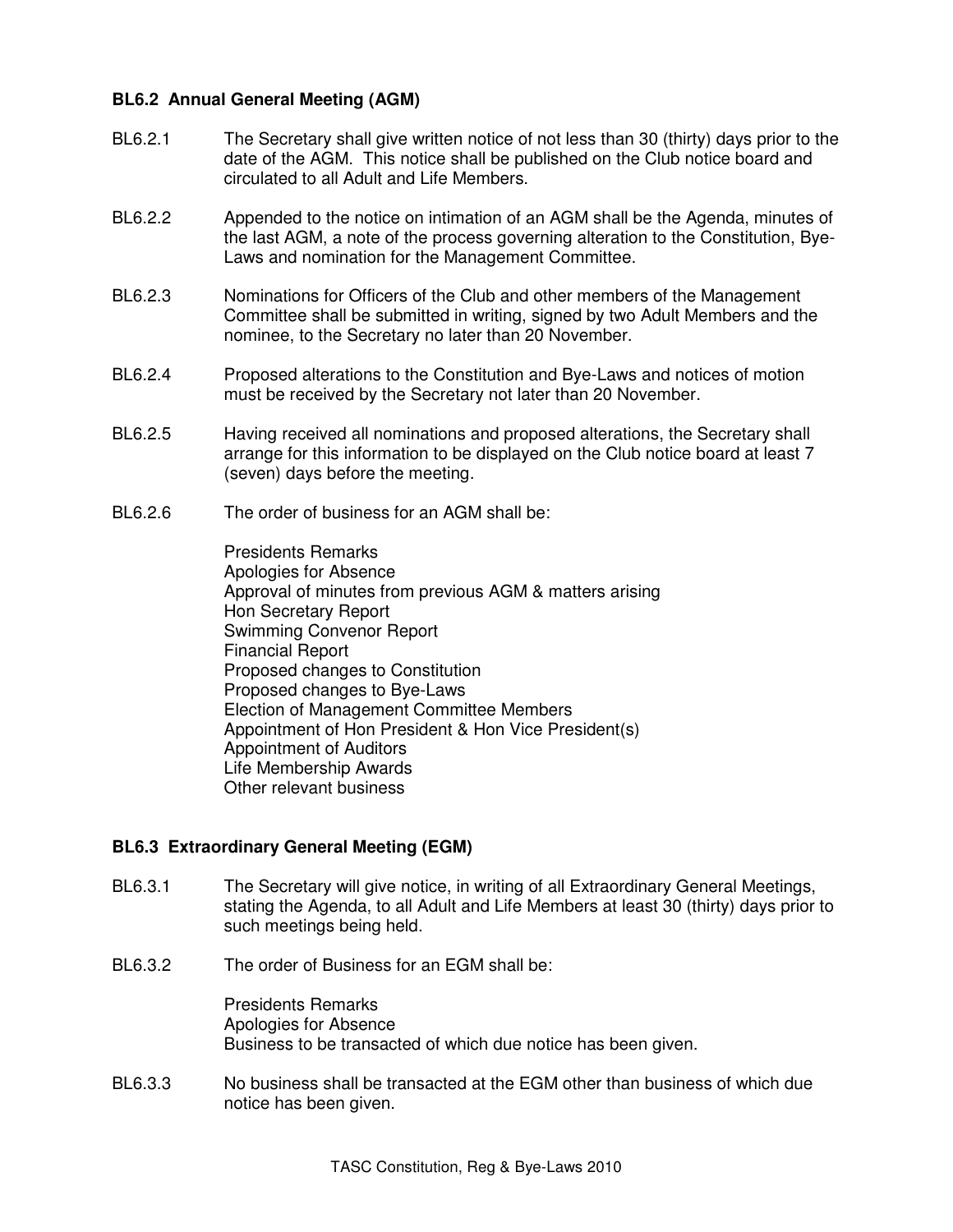## **BL6.4 Management Committee Meetings (MCM)**

- BL6.4.1 Notice of the date, time and venue of each MCM shall be published on the Club notice board at least 7 (seven) days prior to the meeting.
- BL6.4.2 Adult Members who are not members of the MCM, may attend, but may only participate with the agreement of the Chairperson.
- BL6.4.3 All, except ex-officio members shall have a deliberate vote
- BL6.4.4 No decision of the MCM may be altered or revoked without 14 (fourteen) days prior notice or intent, in writing, being given to the Secretary.

## **BL7.0 FINANCE & ACCOUNTS**

- BL7.0.1 The Treasurer shall arrange for the Auditor(s) to examine and certify the Club accounts and balance sheet before presentation of an audited summary to the AGM.
- BL7.0.2 The Treasurer shall submit a budget, to the last meeting of the MCM prior to the AGM, for the following financial year.
- BL7.0.3 The Treasurer shall submit a financial statement to the MCM no less than
- BL7.0.4 All outgoing payments shall be made by cheque, in accordance with paragraph C7.4 of the Constitution.

#### **BL8.0 DISCIPLINE**

BL8.0.1 Any member guilty of conduct or breach of the Constitution, Bye-Laws, Regulations which is detrimental to the interests or aims of the Club may be disciplined by the MCM, provided Paragraph C8.1 of the Constitution has been satisfied.

#### **BL8.1 Suspension & Fines**

BL8.1.1 The MCM may Suspend, from activities wholly within its own jurisdiction, impose a Fine or Expel a member as a means of discipline.

### **BL8.2 Grievances**

- BL8.2.1 A Grievance, which is a formal expression of dissatisfaction or allegation of unfair practice in connection with the management of the Club, can be made by: Any member of the Club A parent or guardian on behalf of a member under the age of 16 years An individual.
- BL8.2.2 A grievance is made in writing to the Club Secretary not later than 30 (thirty) days after the incident.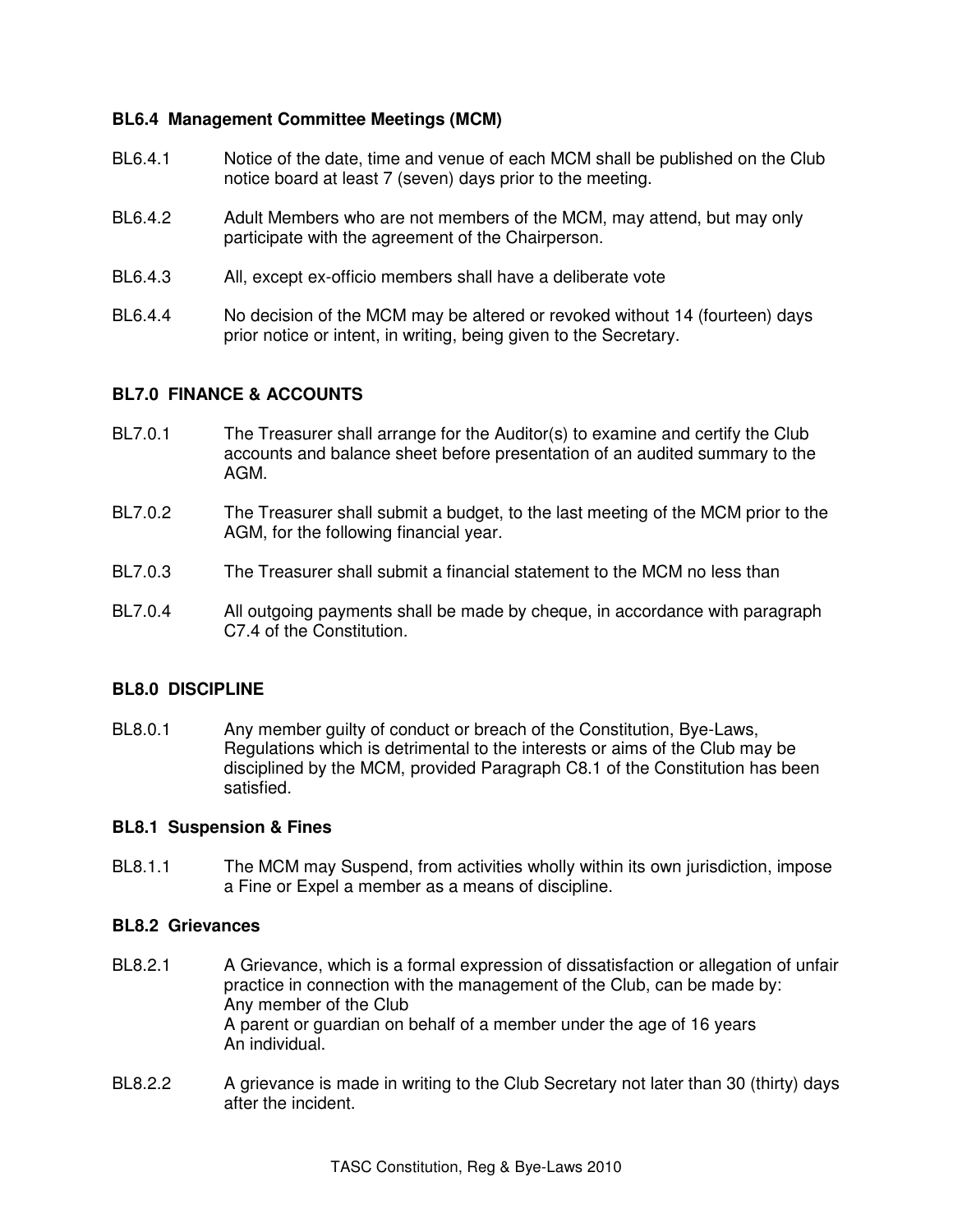BL8.2.3 If the decisions of the Enquiry Panel do not satisfy the person who made the grievance, that person shall have the right of appeal to Scottish Swimming in accordance with Club Bye-Law BL8.4.

# **BL8.3 Complaints**

| BL8.3.1 | A complaint is a formal expression of dissatisfaction or allegation of unfair<br>practice in connection with aquatic sports as governed by Scottish Swimming. |
|---------|---------------------------------------------------------------------------------------------------------------------------------------------------------------|
| BL8.3.2 | A complaint must be made in accordance with SS Company Rules Section 12.                                                                                      |
| BL8.3.3 | A complaint must be made in writing to the Club Secretary not later than 30<br>(thirty) days after the incident.                                              |

# **BL8.4 Appeals**

- BL8.4.1 An appeal may be made against decisions taken by the National Enquiry Panel.
- BL8.4.2 An appeal must be made in accordance with SS Company Rules Section 14.

# **BL9.0 AWARDS**

- BL9.1 Life Membership
- BL9.1.1 Life Membership may be presented to person(s) who have given outstanding service, over many years, to the Club and shall be presented at the Annual General Meeting or at any other time decreed suitable by the MCM.

 Life Member to the Secretary for submission to the MCM. Full details of the nominee's service should be included with the nomination.

# **BL10.0 TROPHIES**

- BLI0.1 The winner of a Club trophy shall guarantee safe custody and return of the trophy when requested by the Management Committee.
- BL10.2 The Club shall be responsible for arranging and funding the engraving of the winners name on all Club trophies.

BL11.0 Not used.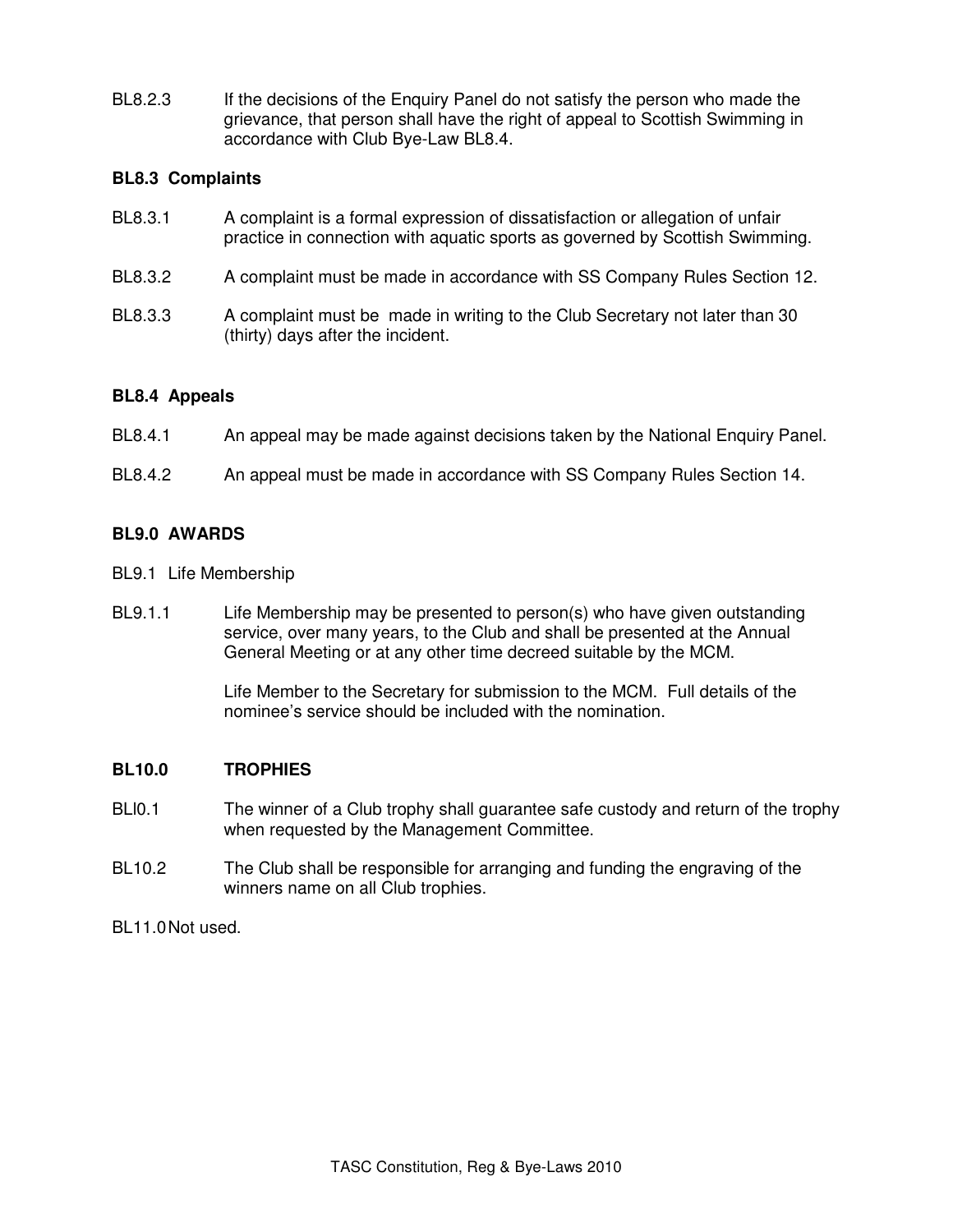## **THURSO AMATEUR SWIMMING CLUB REGULATIONS INDEX**

# **Reg. 1 Committee**

1.1 General

- 1.2 Management Committee
- 1.3 Swimming Sub-Committee
- 1.4 Meet Management Sub-Committee
- 1.5 Fundraising Sub-Committee

# **Reg. 2 Finance**

- 2.1 General
- 2.2 Membership
- 2.3 Training Squad Fees
- 2.4 Away Meets
- 2.5 Fund Raising
- 2.6 Assets a) Trophies
	- b) Equipment

# **Reg. 3 Meets / Events**

- 3.1 General
- 3.2 Annual Meet
- 3.3 Annual Mini Meet
- 3.4 Annual Club Gala
- 3.5 Timing Sessions
- 3.6 "Away" Meets

# **Reg. 4 Training Squads**

- 4.1 General
- 4.2 "A" Squad
- 4.3 "B" Squad
- 4.4 "C" Squad
- 4.5 "D" Squad
- 4.6 Learn to Swim Sessions
- 4.7 Masters
- **Reg. 5 Club Officials** 
	- 5.1 General
		- 5.2 Squad Coaches
	- 5.3 Club Night Helpers/Coaches
	- 5.4 STOs
	- 5.5 Team Managers
	- 5.6. Chaperons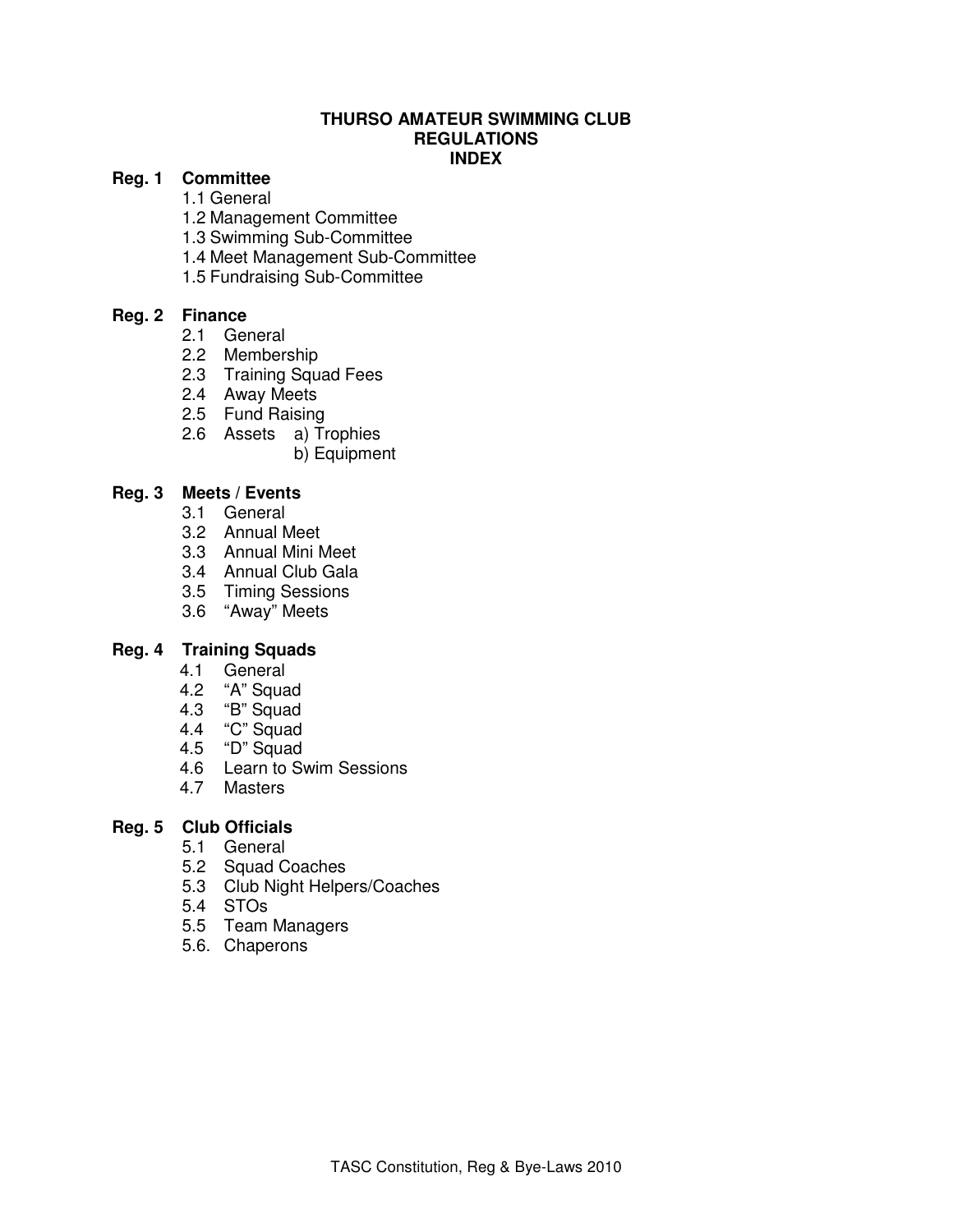## **Reg. 6 Grievance / Discipline**

- 6.1 General
- 6.2 Grievances
- 6.3 Protests
- 6.4 Complaints
- 6.5 Appeals

# **Appendices.**

- **1 Incorporated in Appendix 5**
- **2 Incorporated in Appendix 5**
- **3 Incorporated in Appendix 5**
- **4 Incorporated in Appendix 5**
- **5 Squad Promotion Criteria**
- **6 Away Meet entry process flow chart**
- **7 Trophies and Equipment**
- **8 Squad Pool / Land Training Timetable**
- **9 Job Profiles**
- **10 Code of Conduct**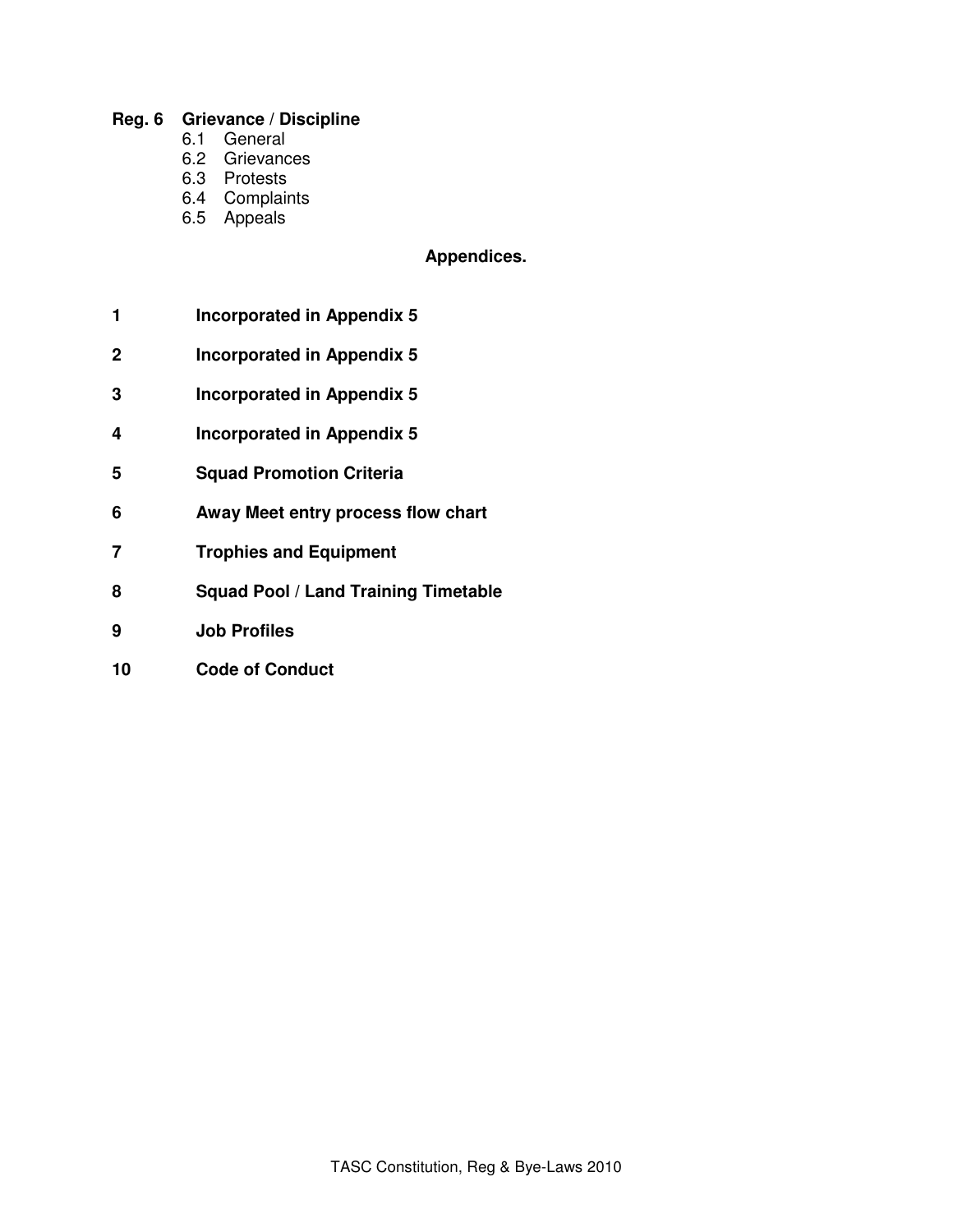# **TASC REGULATION No 1 Committees**

# **R 1.1 General**

- R1.1.1 Committees shall operate in accordance with the Club Constitution and Byelaws.
- R1.1.2 The Chairperson of a Sub-Committee shall be appointed from within the Management Committee membership.
- R1.1.3 Sub Committees shall have the right to co-opt committee members who are Club members, subject to approval by the Management Committee.

## **R 1.2 Management Committee**

- R1.2.1 The Management Committee must define Terms of Reference for each Sub Committee it appoints.
- R1.2.2 The Management Committee, supported by a majority of the committee members, can disband a Sub-Committee.

## **R1.3 Swimming Sub-Committee.**

- R1.3.1 The sub-committee has the following Terms of Reference:-
- a) Co-ordinate the coaching activities of the Club.
- b) Ensure coaches are kept up to date with coaching techniques and Club information.
- c) Identify and make proposals to the Management Committee on the following:-
	- Coach training requirements.
	- Equipment requirements.
	- Events to be targeted by the Club.
	- Dates for timing sessions.
- d) Report to each meeting of the Management Committee unless otherwise agreed by the Management Committee.
- R1.3.2 The committee membership shall consist of the Swimming Co-ordinator, who shall be the chairperson, all squad coaches and the club night convener, all of whom have voting rights.
- R1.3.3 The Swimming Committee shall appoint a Swimming Co-ordinator to represent them at all GMC Meetings. This position will be ratified at the first GMC following appointment. This position will be renewed on a yearly basis. If, for any reason the appointee cannot attend a GMC then a nominated substitute should attend.
- R1.3.4 Club Night Helpers / Coaches can attend meetings for information purposes only.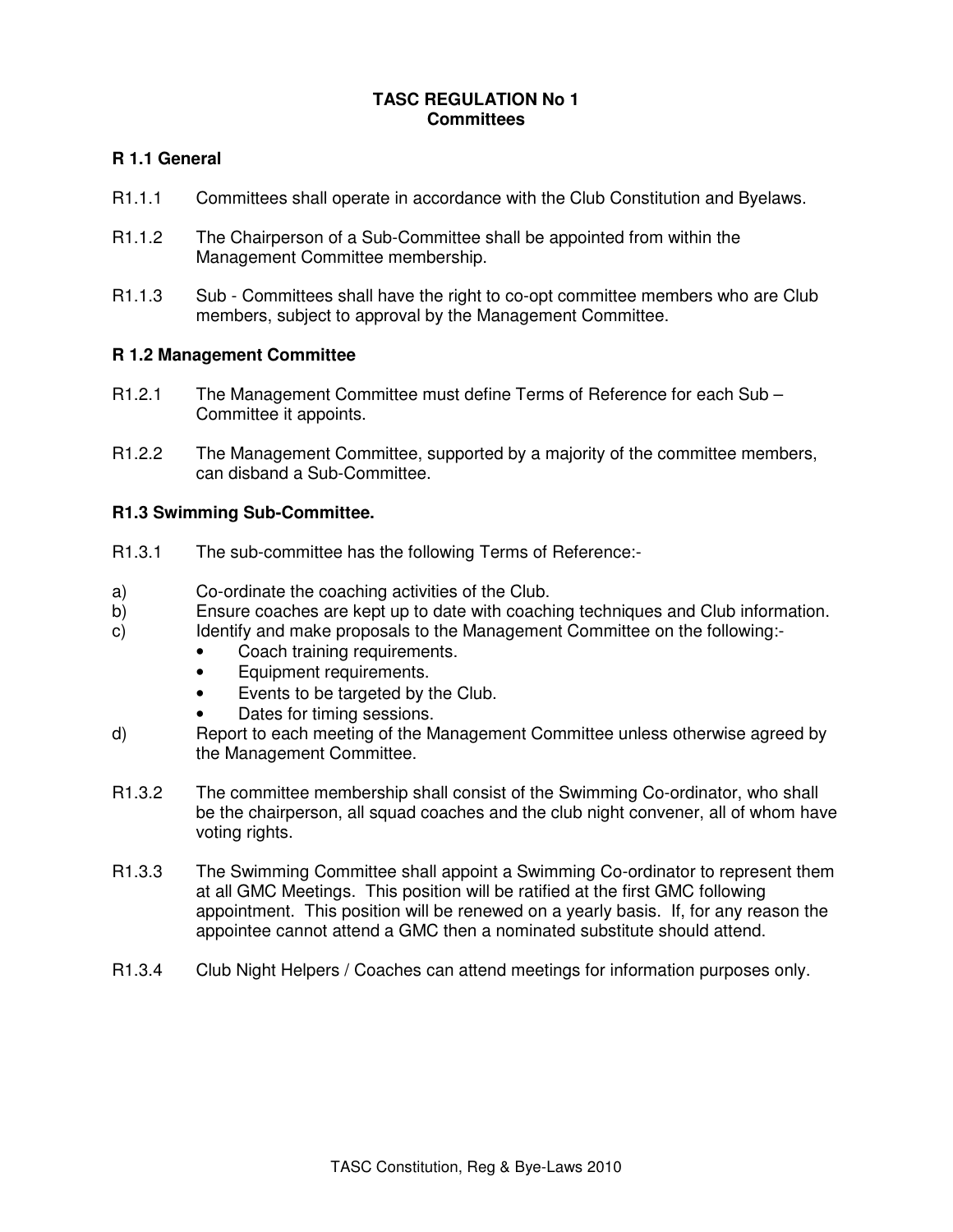# **R1.4 Meet Management Sub-Committee**

- R1.4.1 The sub-committee has the following Terms of Reference:
	- a) To manage and facilitate home meets and events.
- R1.4.2 The committee membership shall consist of the Meet Secretary, who shall be the chairperson, the STO Convener and up to four additional members.

## **R1.4 Fundraising Sub-Committee**

- R1.4.1 The sub-committee has the following Terms of Reference:
	- a) Manage and co-ordinate fundraising activities, including, but not exclusive to, raffles, coffee mornings, the swim shop and sponsorship for events.
	- b) Manage and co-ordinate the 100 Club.
	- c) Provide a report to each meeting of the Management Committee unless otherwise agreed by the management committee.
	- d) Seek advice when necessary from outside sources.
- R1.4.2 The committee membership shall consist of the Fundraising Convener, who shall be the chairperson and up to four additional members.
- R1.4.3 The member of the Committee responsible for the running of the swim shop shall ensure sufficient / suitable stock is available for sale. Monies received shall be passed via the Monday night membership secretary to the club treasurer.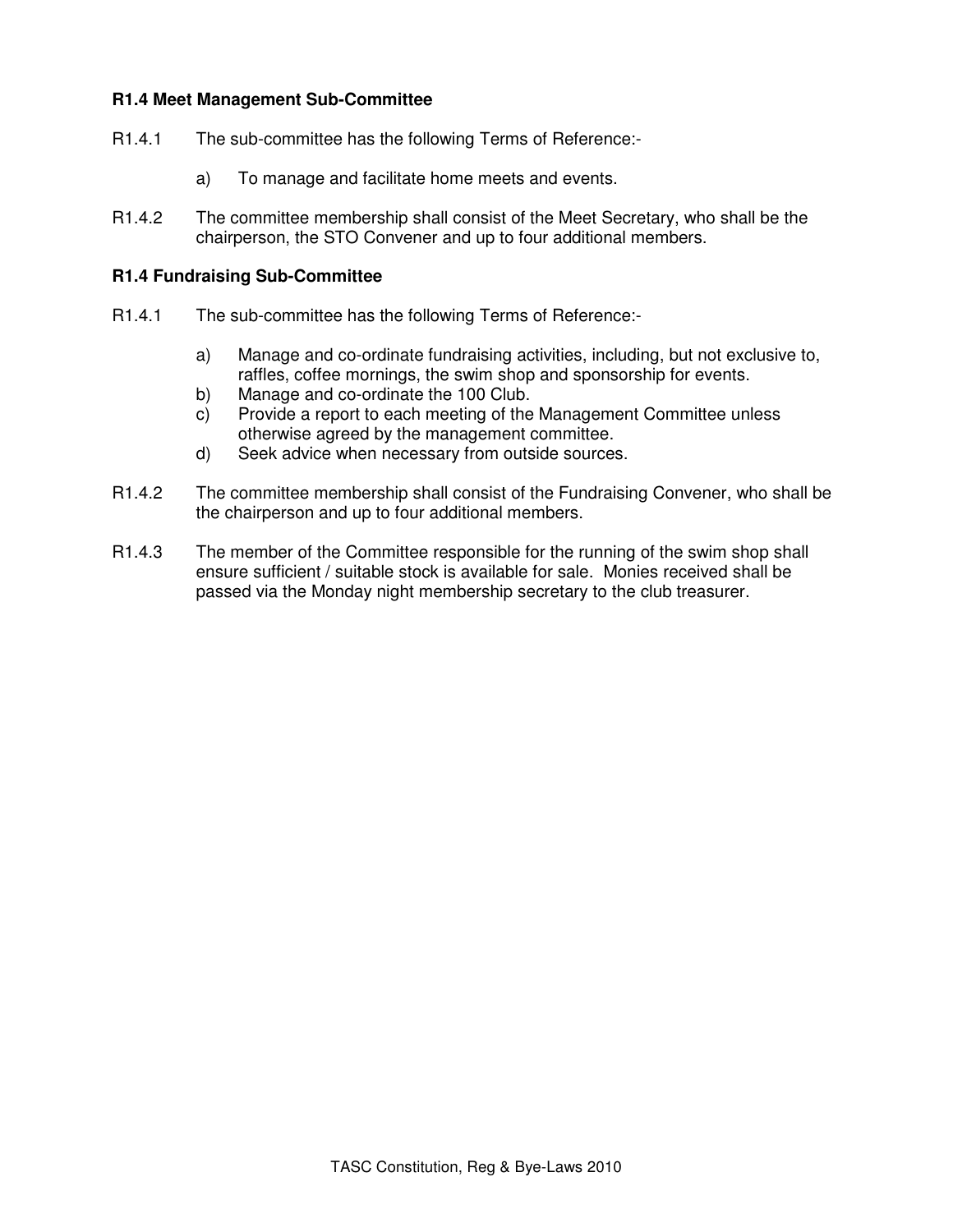## **TASC REGULATION No 2 Finance**

# **R 2.1 General**

- R2.1.1 Finances of the club is the responsibility of the Treasurer who shall provide a report to each meeting of the Management Committee.
- R2.1.2 The responsibilities of the Treasurer are detailed in a job profile. (see Appendix 9)
- R2.1.3 The club shall subsidise the cost of travel and accommodation other than Masters, participating in supported events provided they travel as part of the team.
- R2.1.4 Payment of invoices and fee's due to Club should be made within 21 days of receipt.

# **R 2.2 Membership**

- R2.2.1 The Membership fee (agreed at the AGM) becomes due on the  $1<sup>st</sup>$ . March each year and remains valid until the last day of February in the following year.
- R2.2.2 The Membership fee for persons joining after the  $1<sup>st</sup>$  March becomes due on the date they are accepted into membership and remains valid until the last day of February.
- R2.2.3 Members not renewing their membership by the  $31<sup>st</sup>$  March shall be deemed to have resigned and can no longer take part in any of the club's activities. Each person deemed to have resigned will be notified, confirming this status, by the Membership Secretary.
- R2.2.4 Members shall receive a Membership Card each new membership year.

# **R2.3 Training Squad Fees**

- R2.3.1 Fees, agreed by the Management Committee, shall be levied on all members of all squads.
- R 2.3.2 Payments become due on  $1^{st}$  August,  $1^{st}$  November,  $1^{st}$  February &  $1^{st}$  May.
- R 2.3.3 Squad members failing to make payment by the first Monday following the above dates will be refused entry to subsequent squad sessions.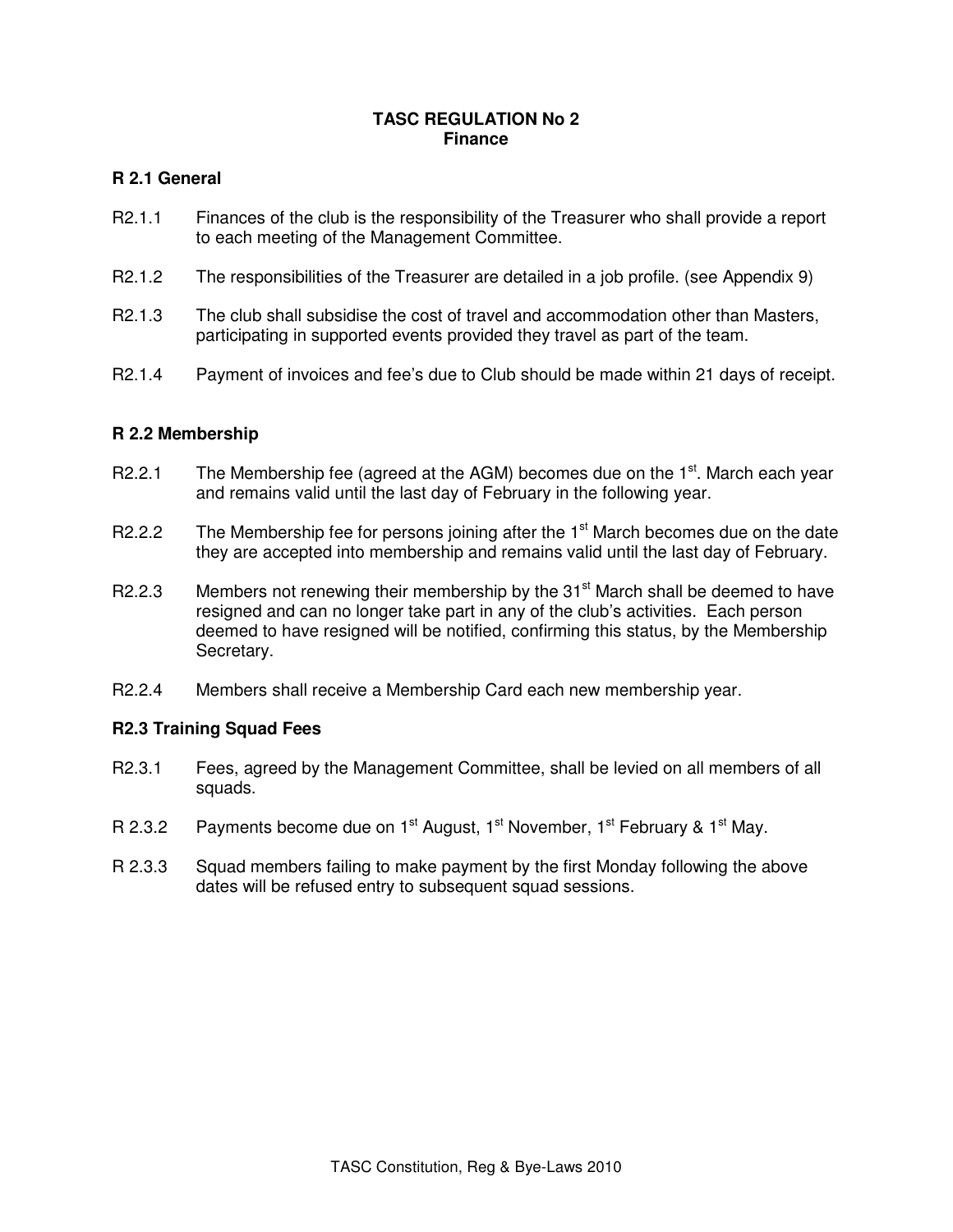# **R2.4 Away Meets**

- R2.4.1 Entry fees for individual events are met in full by the swimmer, except for Masters, with relay entry fees being the responsibility of the Club for "supported" events.
- R2.4.2 Entry fees for Masters "supported" events are met in full by the club.
- R2.4.3 The Club will subsidise the cost of travel and accommodation for "supported" events for swimmers, except Masters, representing the Club. The percentage of subsidy will be agreed by the Management Committee.
- R2.4.4 Travel, accommodation and meal costs for the Club Team Staff (ie. Team Coach, Team Manager, Chaperones and STOs) are considered part of the overall cost of a trip and therefore swimmers will be required to contribute proportionately.
- R2.4.5 Swimmers are expected to use travel, accommodation, etc arrangements organised by the Club. Failure to do so may result in non payment of the Club Subsidy. If swimmers choose to make other arrangements a nominal fee will be billed to the swimmers to cover the Team Staff costs.
- R2.4.7 A swimmer who withdraws from an event after the final cost of the trip has been calculated (ie. after any rejections have been received by the club) shall be liable for the costs, except in exceptional circumstances (eg. illness, injury etc when normally a doctor's note will be required). The Club will however endeavour to recover the entry fees on behalf of the swimmer provided the meet regulations allow such a claim to be made.

#### **R2.5 Fund Raising**

R2.5.1 Support / Grants shall be sought from various bodies as agreed by the Management Committee.

# **R2.6 Assets**

#### **R2.6.1 Trophies**

- R2.6.1.1 The trophies owned by the club are listed in Appendix 6. The Management Committee shall decide the policy to be adopted regarding insurance.
- R2.6.1.2 The Club is responsible for the maintenance and engraving of trophies.
- R2.6.1.3 Persons awarded trophies are required to ensure such trophies are kept in good order. Those returning trophies damaged may be required to pay for the cost of repair.
- R2.6.1.4 A Database shall be maintained listing persons who are awarded trophies.
- R2.6.1.5 A swimmer leaving the club is required to return all trophies they hold.

#### **6 R2.6.2 Equipment**

R2.6.2.1 A Database of Equipment owned by the club shall be maintained. (see Appendix 6.)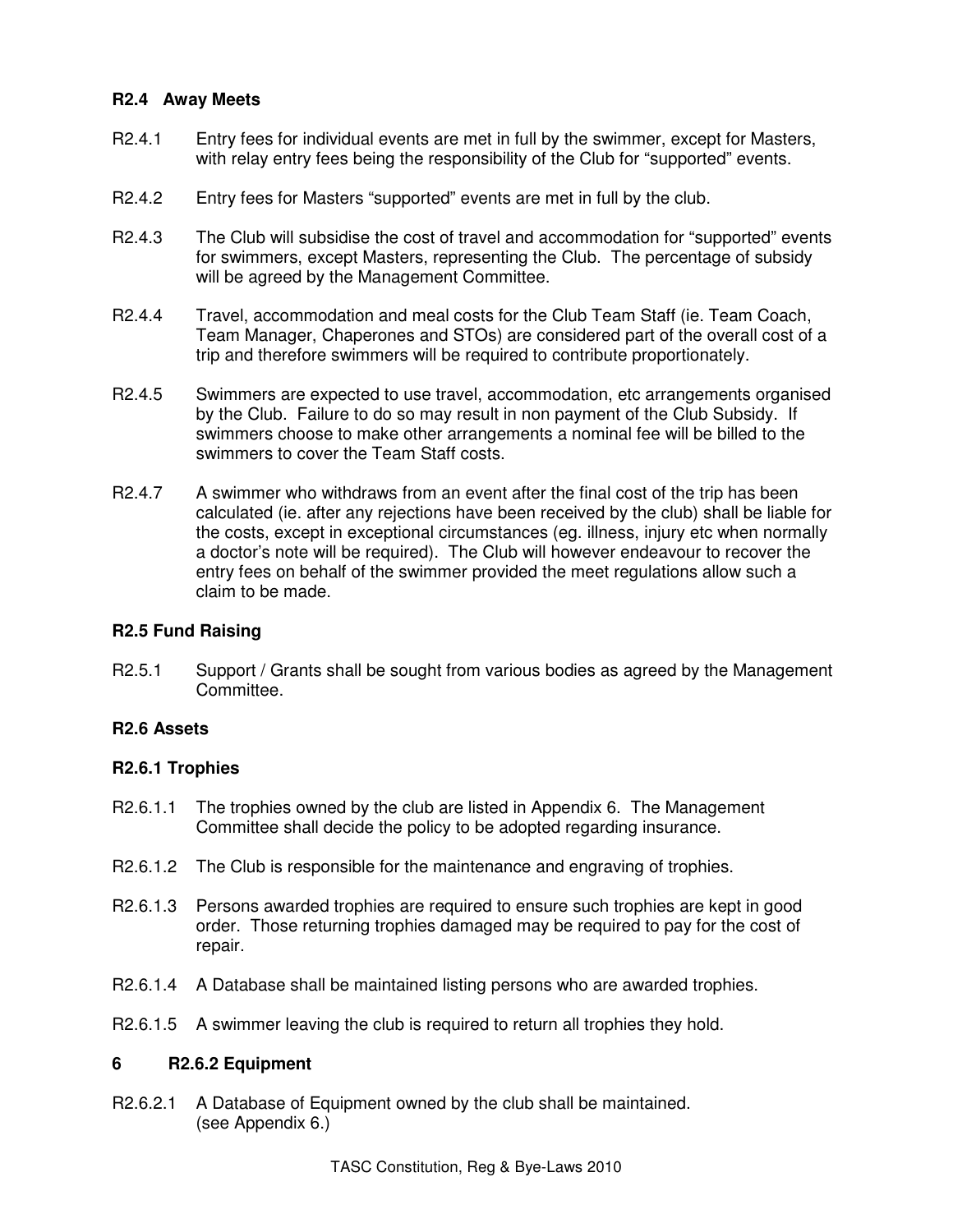- R2.6.2.2 The Management Committee shall decide the policy to be adopted regarding insurance.
- R2.6.2.2 The Club is responsible for the upkeep and maintenance of the Equipment.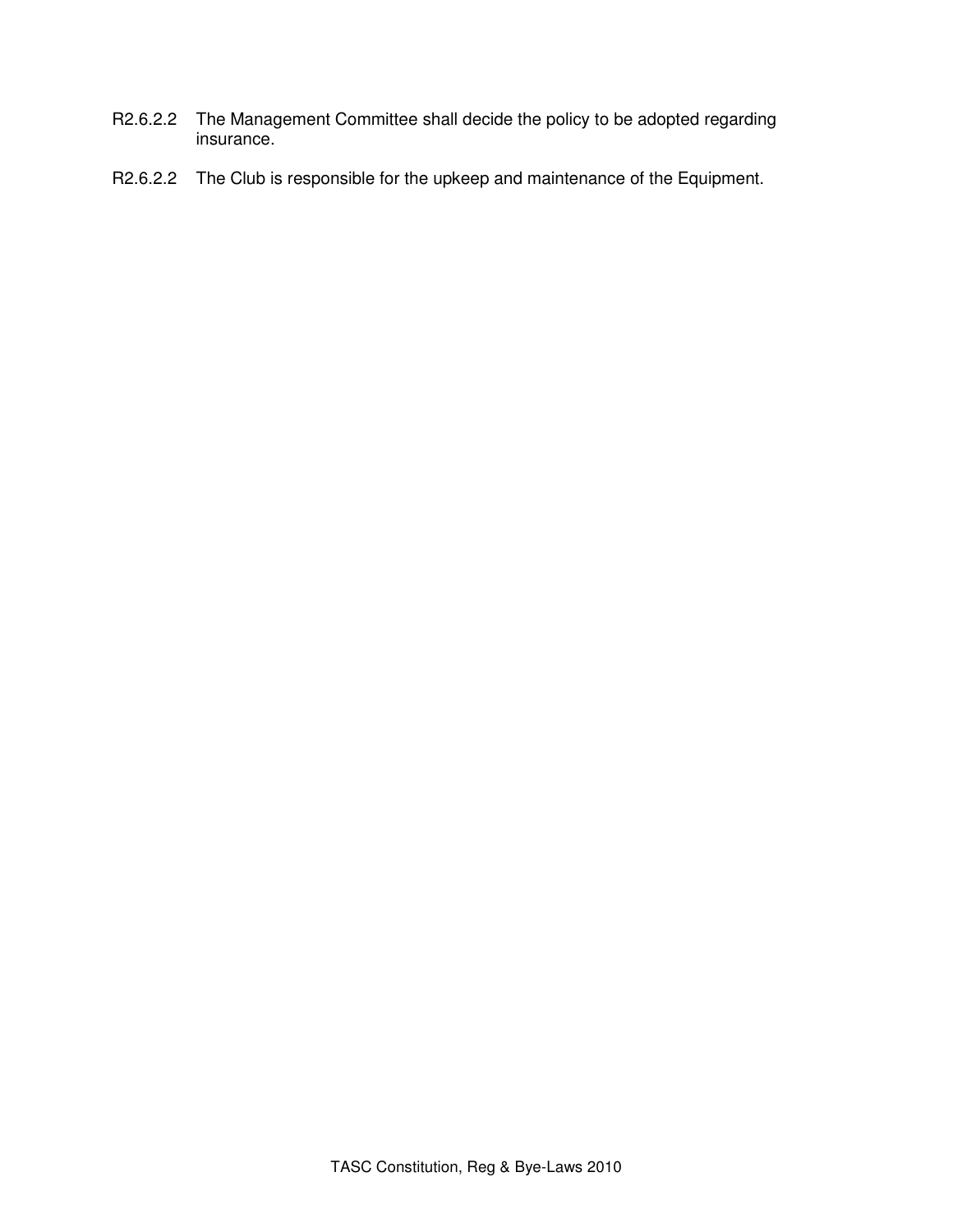## **TASC REGULATION NO 3 Meets / Events**

# **R3.1 General**

- R3.1.1 All meets/events shall be held in a 25 metre indoor pool (preferably Thurso)
- R3.1.2 All meets, will be licensed by Scottish Swimming.
- R3.1.3 Although a Scottish Swimming licence is not required for the Annual Club Gala and Timing sessions involving only TASC members, a licence may be applied for when deemed appropriate by the Management Committee.
- R3.1.4 Technical Officials will be organised by the TASC STO convener in accordance with the Scottish Swimming STO Regulations when appropriate and the Meet/Event Referee advised of the situation in advance of the meet/event.
- R3.1.5 Arrangements shall be made to ensure the Meets are included in the SASA North District Calendar.

## **R3.2 Annual Meet**

- R3.2.1 The meet will be held in September on a date agreed by the Management Committee.
- R3.2.2 Dates and consideration times for the meet, will be reviewed and set (if appropriate) at the January/February meeting of the Management Committee.
- R3.2.3 All North district Clubs will receive an invitation pack in April.
- R3.2.4 Entries must be made on the official forms (and timecards supplied as required) and returned to the meet secretary by the declared date. No late entries or entries with times slower than the consideration times will be accepted, except that Thurso Club reserve the right to enter swimmers with times slower than the consideration times.
- R3.2.5 The number of heats will be determined by the Meet Management Sub-Committee once all entries are received. If an event has only one entry TASC reserve the right to allow the swim to take place in another event to ensure the most economical use of pool time.
- R3.2.6 The meet programme shall be created using "TASC Meet Programme" which is installed on the TASC computer. (see Appendix 3 – example programme).
- R3.2.7 Lists of accepted entries will be posted to each club at least 10 days prior to the Event. Participating Clubs are required to notify the Meet Secretary of any withdrawals and/or amendments no later than 5 days prior to the first day of the event.
- R3.2.8 Withdrawals on the day of the meet must be notified in accordance with the Meet Information Pack.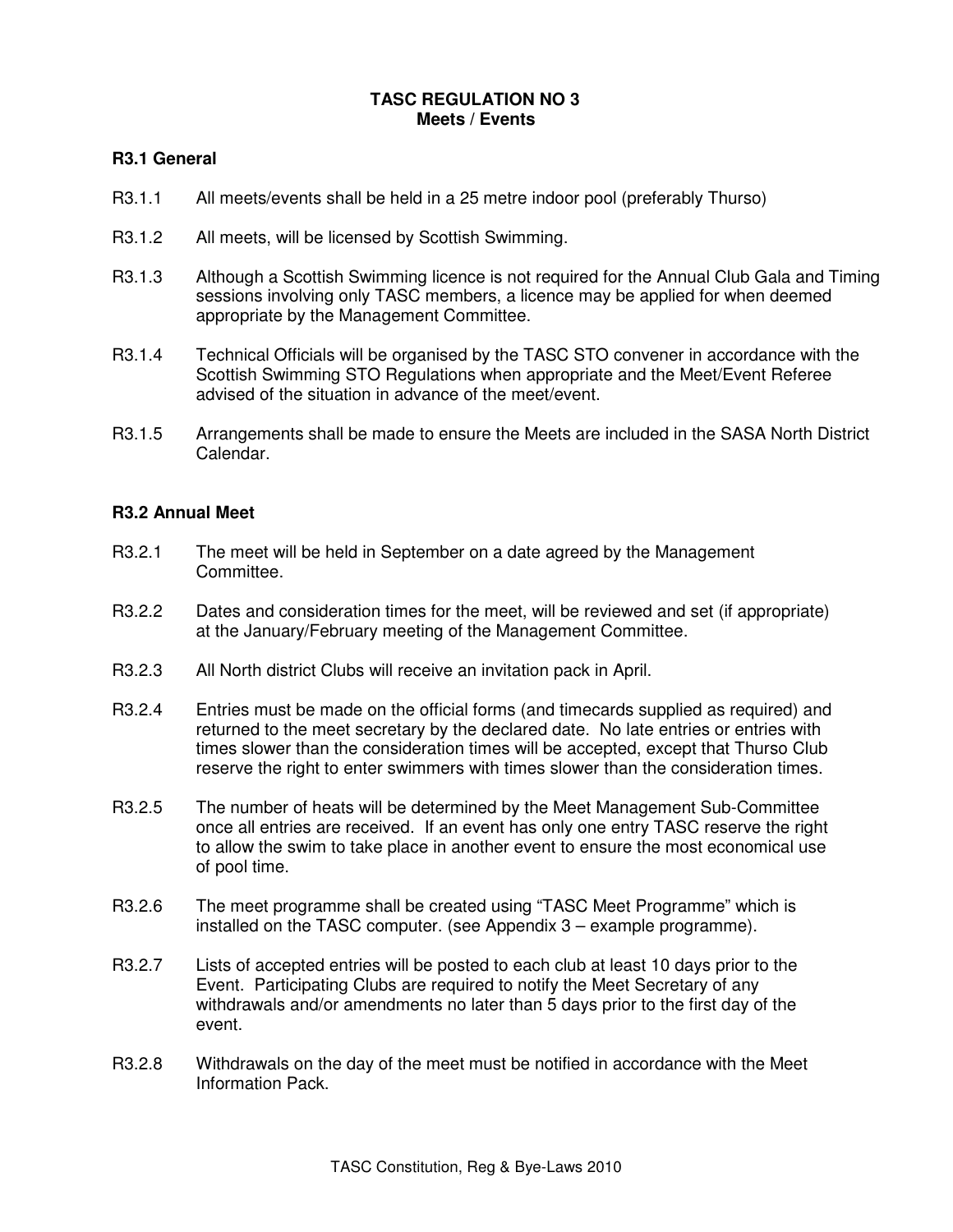- R3.2.9 Medals will be presented, during the meet, for  $1^{st}$ ,  $2^{nd}$  &  $3^{rd}$  places and a pennant will be awarded for 4<sup>th</sup> place in each event including relays.
- R3.2.10 Eligibility to compete:
	- a) Eligibility is as defined in Scottish Swimming Rule R13.5.
	- b) A competitor must be able to produce their SASA membership card on request.
	- c) Age groups are as defined in the Meet Information Pack. No one shall compete outside their own age group. This applies to both individual events and relays.

## **R3.3 Annual Mini Meet**

- R3.3.1 The meet will be held in May / June on a date agreed by the Management Committee.
- R3.3.2 Dates and consideration times for the meet will be reviewed and set at the January meeting of the Management Committee.
- R3.3.3 All North district Clubs will receive an invitation pack in February.
- R3.3.3 Paragraphs R3.2.4 to R3.2.10 inclusive shall also apply to the Mini Meet.

# **R3.4 Annual Club Gala**

- R3.4.1 The Gala, with two sessions of heats and one session of finals, will be held no earlier than November, on dates agreed by the Management Committee.
- R3.4.2 The following events shall be included in the gala programme:
	- a) Beginners Width
	- b) Beginners Length
	- c) 8 years & under 25 metres Back, Breast, Fly and Free
	- d) 9 years 25 metres Back, Breast, Fly and Free
	- e) 10 years 50 metres Back, Breast, Fly and Free
	- f) 11/12 years 50 metres Back, Breast, Fly and Free
	- g) Junior/Senior 100 metres Back, Breast, Fly and Free
	- h) Open 50 metres Free
	- i) Masters 50 metres Back, Breast, Fly and Free
	- j) Minor Handicap 25 metres
	- k) Junior Handicap 50 Metres
	- l) Senior Handicap 100 metres.
- R3.4.3 Junior/Senior events are open to any club member who has the ability to compete at this level. Masters swimmers who choose to enter Junior/Senior events are not eligible to enter Masters Events. A Junior is as defined in the Club Constitution ie a person under 16 years.
- R3.4.4 All events except the Beginners Width, Beginners Length, 8 years & under and 9 years will be judged in accordance with FINA/SASA Rules.
- R3.4.5 In the Heats Sessions, swimmers in the 8 years & under and 9 years who infringe FINA stroke rules will not be disqualified. The Referee will note on their timecard the offence and whether the fault resulted in the swimmer recording a faster time than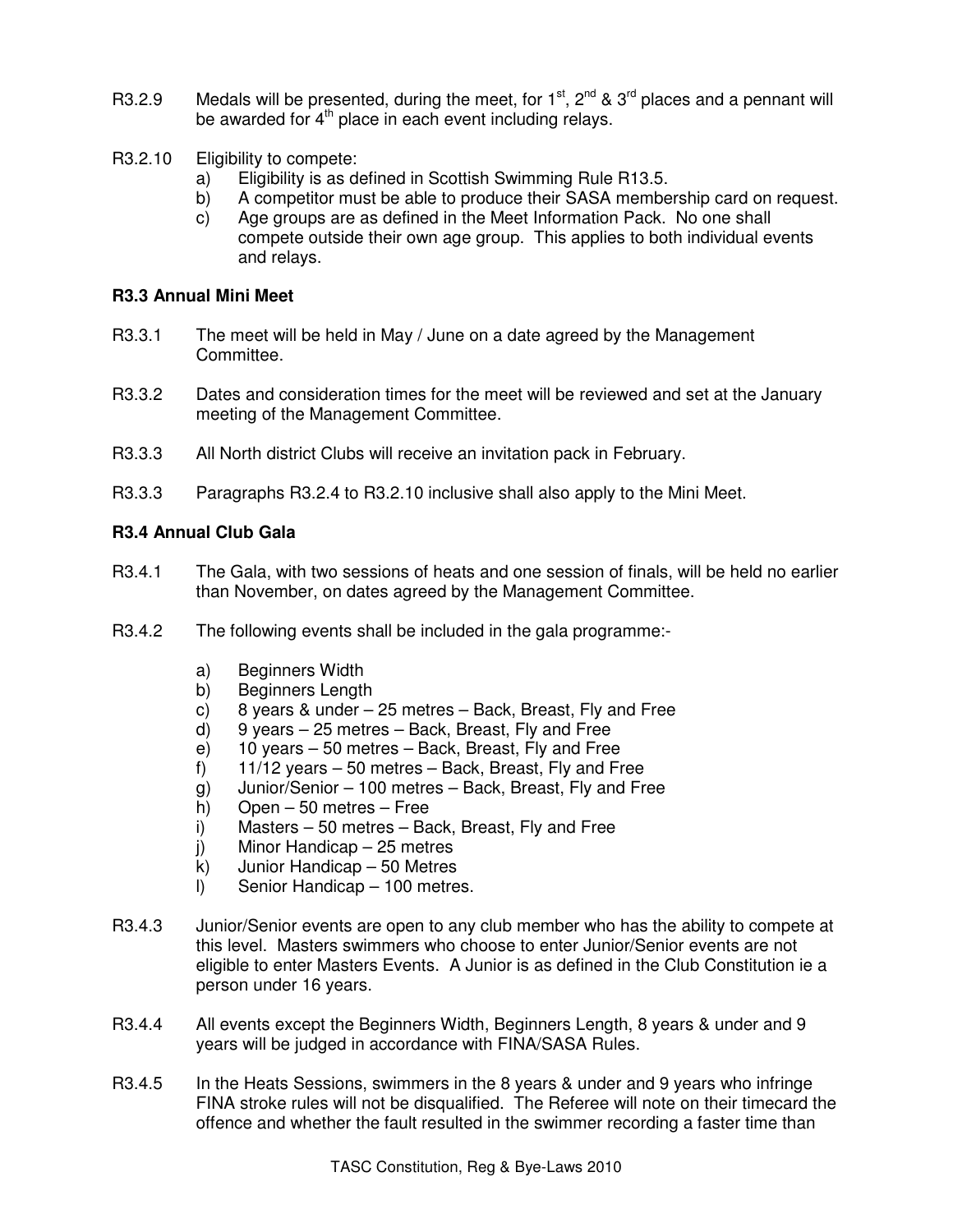would otherwise be the case. When determining which swimmers qualify for finals, in these age groups, the Meet Sub - Committee in consultation with the Referee will take the comments on the timecards into account.

- R3.4.6 Swimmers must compete in at least one heats session and swim the appropriate events to qualify for any final in the finals session.
- R3.4.7 The Meet sub-committee shall ensure that all swimmers eligible ie. Members of TASC, will have the opportunity to participate in at least one event in the finals session.
- R3.4.8 Once the swimmers for the finals and two reserves are known, the Meet Sub- Committee shall list the unsuccessful swimmers in the appropriate handicap Event. Reserves shall be included as "unsuccessful" swimmers but will be withdrawn from the handicap event if they swim in a final in the finals session.
- R3.4.9 All other details regarding the gala shall be run as for the meets.
- R3.4.10 Points will be awarded for swims in the Finals Session, and if necessary for swims in the heats to determine the male and female age group Champions and Junior and Senior Champions. The fastest swim will be given 5 points, the second fastest 3 points and so on until 1 point is awarded.
- R3.4.11 A separate prize-giving shall be organised by the Management Committee at which certificates for beginners events, medals to the<sup>1st</sup>,  $2^{nd}$  &  $3^{rd}$  and a pennant presented for  $4<sup>th</sup>$  place in all events. Trophies as appropriate will also be presented at the prizegiving.
- R.3.4.12 Swimmers from the Learn to Swim Sessions will be eligible to enter the following events at the Annual Club Gala:
	- Lane  $1 3$  (inclusive) Beginners Width
	- Lane 4 5 (inclusive) Beginners Length
	- Lane 6 8 (inclusive) The relevant age group event as detailed in R3.4.2.

# **R3.5 Timing Sessions**

- R3.5.1 Timing sessions will be held as required by the Management Committee who will decide whether a Scottish Swimming Licence will be applied for.
- R3.5.2 The software for producing a programme, which is available on the TASC computer, will be used.
- R3.5.3 Technical officials will be organised by the TASC STO convener. When a licence is not obtained the STO convener has even more scope to introduce "trainee" officials. Guidance can be obtained from the Scottish Swimming STO Regulations and/or the Session Referee.
- R3.5.4 Swimmers taking part in the session must pay the swim entry due. The Management Committee shall decide when entry dues are required to be paid.
- R3.5.5 Club Records can only be achieved by members whose first claim club is Thurso.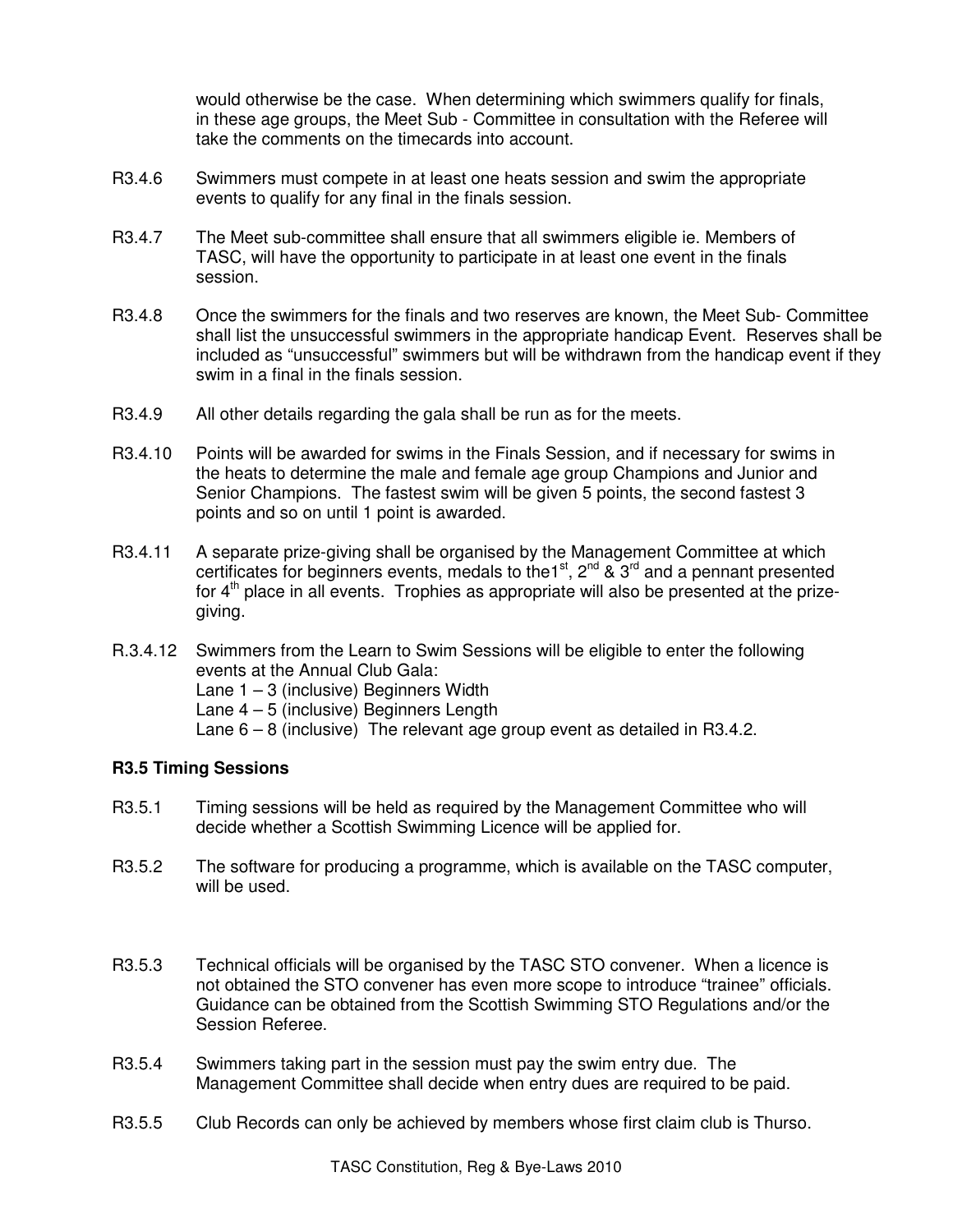# **R3.6 "Away" Meets**

- R3.6.1 The events which will be "supported" shall be identified by the Management Committee.
- R3.6.2 The club will subsidise costs in accordance with section 2.4 of Regulation 2.
- R3.6.3 Entries shall be processed in accordance with the flowchart in Appendix 5.
- R3.6.4 Team Staff duties will be in accordance with the appropriate job profile in Regulation 5.
- R3.6.5 Swimmers who enter competitions out-with Regulations 3.6.1, 3.6.2 & 3.6.3 shall be responsible and accountable for their own entry fees, travel costs, accommodation and accommodation costs in full. They will also be accountable for all fines and penalties on the Club as a result of their entries.
- R3.6.6 The Team Staff required for each event are, a Team Manager, Chaperone(s), Coach(s) and STOs.
- R3.6.7 If insufficient Team Staff are available to participate in away meets, the Management Committee reserves the right not to process entries.
- R3.6.8 Swimmers and officials representing the club must comply with the Code of Conduct (see Appendix 11).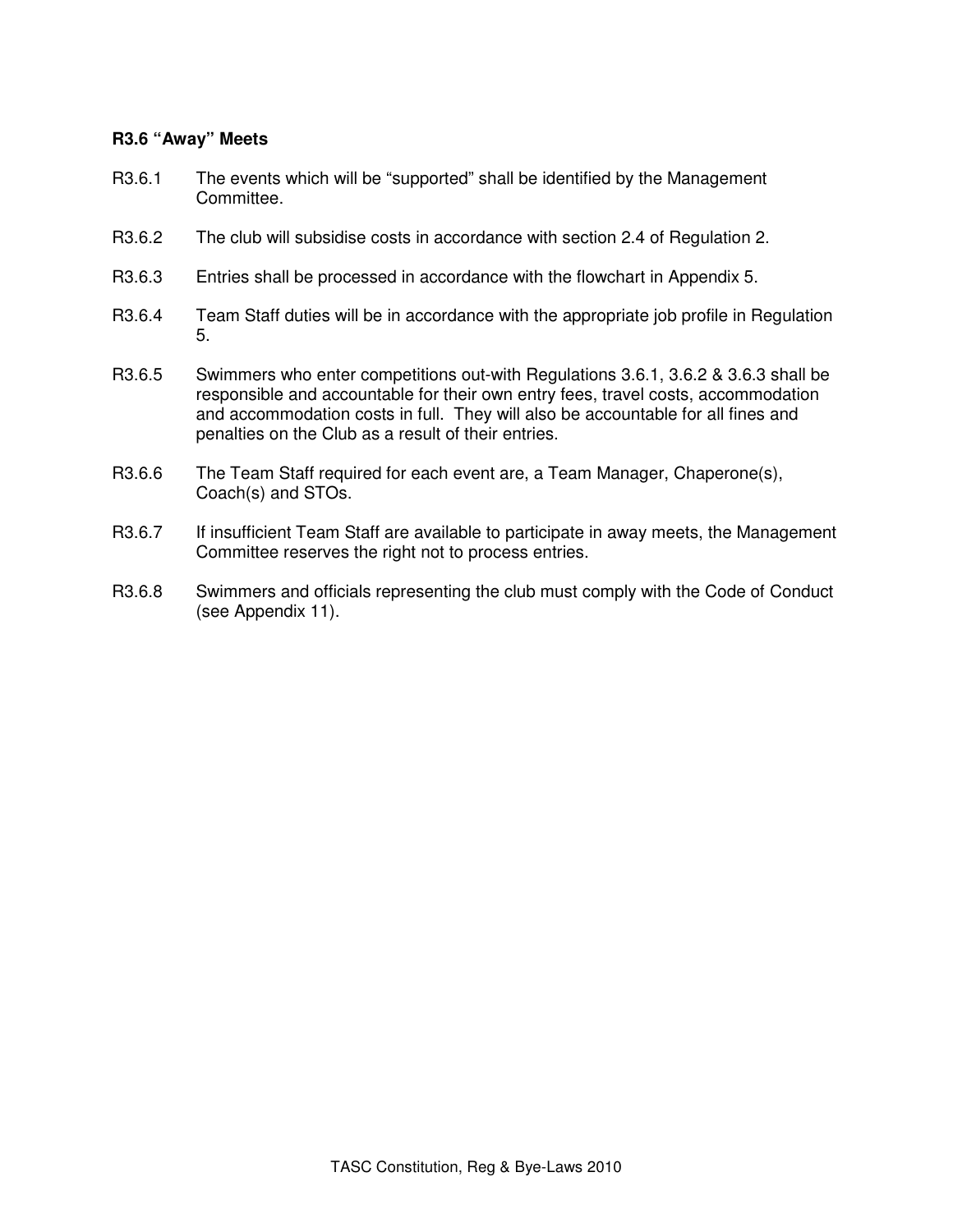## **TASC REGULATION No. 4 Learn to Swim and Squad Training Sessions**

## **R4.1 General**

- R4.1.1 The Club operates learn to swim and squad training sessions at the pool and land training sessions based in a local sports hall.
- R4.1.2 Learn to swim sessions are held, during the Club Night pool session on a Monday evening. Squad training sessions are scheduled through out the week (see appendix 8 for details).
- R4.1.3 Coach and Club Night Convener duties are detailed in Regulation 5.
- R4.1.4 Squad promotions shall be carried out in accordance with criteria which takes into account stroke technique as well as times.
- R4.1.5 Stroke analysis assessments shall be conducted jointly by coaches from the two squads involved in the promotion. The assessment should take approximately 1 hour per swimmer to adequately cover all strokes and shall be undertaken as soon as possible after the swimmer has achieved the requisite qualifying times. The result of the stroke assessment must be communicated to the swimmer. Assessment details are to be found in Appendix 5.
- R4.1.6 In the event that a swimmer does not achieve the required stroke analysis standards, the swimmer must be informed of their faults and what corrective action is required in order to achieve the standard. Re-evaluation must be undertaken on at least a monthly basis.
- R4.1.7 The detailed notes to be used in the Stroke Analysis assessment are to be found in appendix 5. Appendix 5 provides the check sheets to be used for the assessment.
- R4.1.8 All breakages or damage caused, wilfully or otherwise to the pool and its Annexes, during Club hours or Squad sessions must be reported to the Pool management and the Club official on duty. The replacement or repair of any such damage, which must be to the satisfaction of the Pool management, will be the responsibility of the party in default.

#### **R4.2 "A" Squad**

- R4.2.1 To qualify to be a member of the squad a swimmer must attain the qualifying times and demonstrate technical ability in the stroke analysis assessment as listed in Appendix 5.
- R4.2.2 A swimmer must attend training sessions regularly ie. > 75% of available sessions to remain a member of the squad, unless the Management Committee accept a "good" reason for non-attendance.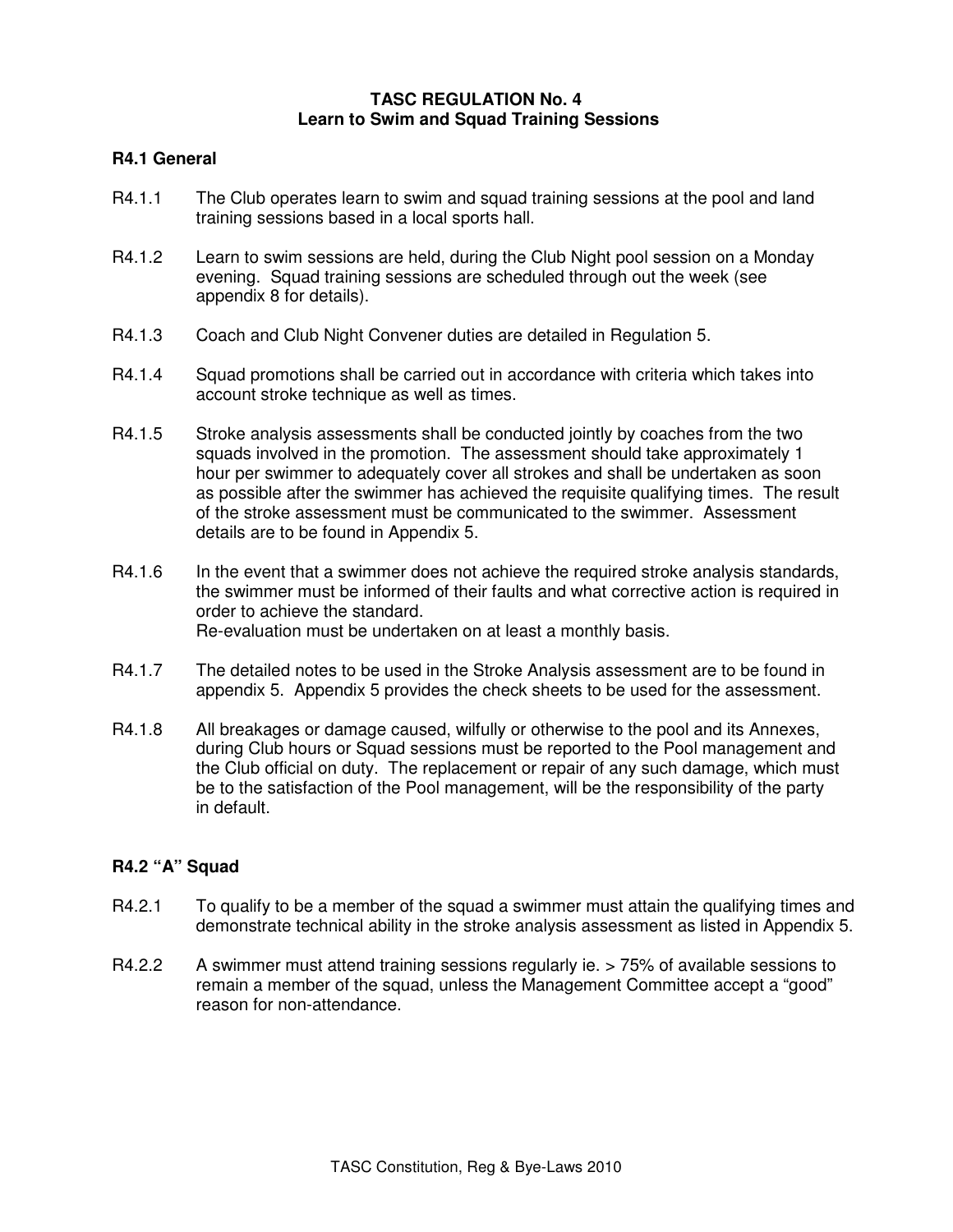## **R4.3 "B" Squad**

- R4.3.1 To qualify to be a member of the squad a swimmer must attain the qualifying times and demonstrate technical ability in the stroke analysis assessment as listed in Appendix 5.
- R4.3.2 A swimmer must attend training sessions regularly ie. > 70% of available sessions to remain a member of the squad, unless the Management Committee accept a "good" reason for non-attendance.

### **R4.4 "C" Squad**

- R4.4.1 To qualify to be a member of the squad a swimmer must attain the qualifying times and demonstrate technical ability in the stroke analysis assessment as listed in Appendix 5.
- R4.4.2 A swimmer must attend training sessions regularly ie. > 60% of available sessions to remain a member of the squad, unless the Management Committee accept a "good" reason for non-attendance.

#### **R4.5 "D" Squad**

- R4.5.1 Swimmers who are promoted into lane 8 in the Learn to Swim Sessions will be invited to become members.
- R4.5.2 To qualify to be a member of the squad a swimmer must attain the qualifying times and demonstrate technical ability in the stroke analysis assessment as listed in Appendix 5.
- R4.5.3 A swimmer must attend training sessions regularly ie. > 50% of available sessions to remain a member of the squad, unless the Management Committee accept a "good" reason for non-attendance.

### **R4.6 Learn to Swim Sessions.**

- R4.6.1 Two sessions are held at the weekly Club Night.
- R4.6.2 At each session the pool is divided into eight lanes across the pool. Lanes 1 & 2 are for teaching non swimmers and lanes 3 to 8 are for improvement swimming, where swimmers in lane 3 are the least proficient and those in lane 8 the most proficient.
- R4.6.3 As a swimmer gains the necessary skills they are promoted up through the lanes. Such promotions are agreed between the appropriate Lane Helper/Coach and the Club Night Convener.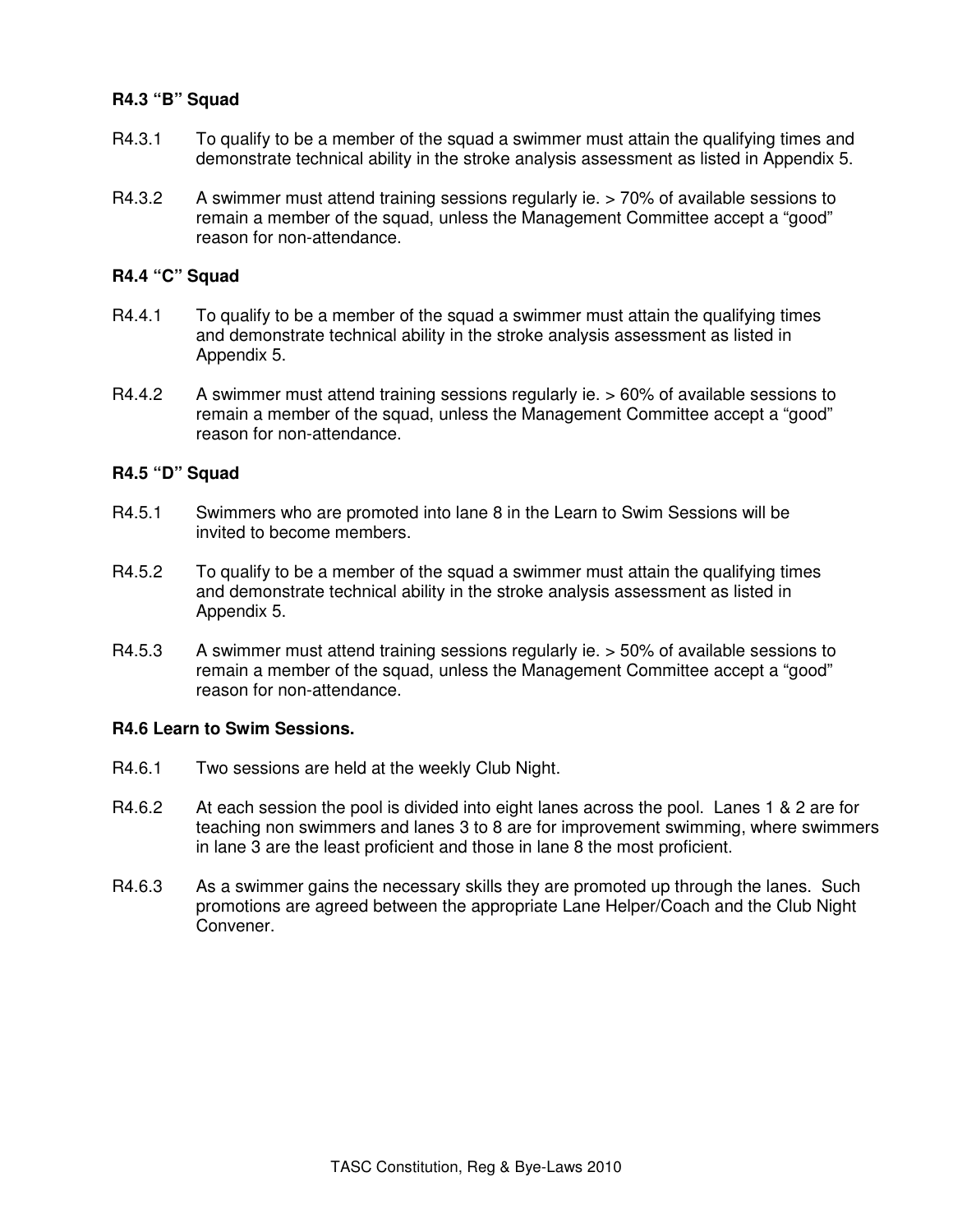- R4.6.4 Lane Helpers/Coaches are normally appointed by the Management Committee, however in exceptional circumstances the Club Night Convener may make short term appointments to ensure the numbers of Helpers/Coaches required is maintained. The Management Committee must be advised of such appointments at the first available opportunity.
- R4.6.5 On promotion to Lane 8 the Club Night Convenor will issue the swimmer with a letter advising them that once a swimmer has completed 12 weeks in Lane 8 the Learn to Swim Programme has been concluded. If following this time they have not achieved at least 1 "D" Squad Qualifying time, do not wish to compete or have no wish to progress to competitive squads there will be no place available within the Club as we currently do not have a facility for recreational swimmers. They will be invited to swim out the remainder of the membership year ending 28<sup>th</sup> February.

## **R4.7 Masters**

- R4.7.1 To qualify to be a member of the squad a swimmer must be over 18 years of age and have a swimming ability which allows the swimmer to participate fully in the training session provided.
- R4.7.2 A swimmer must attend training sessions regularly ie. > 60% of available sessions to remain a member of the squad, unless the Management Committee accept a "good" reason for non-attendance.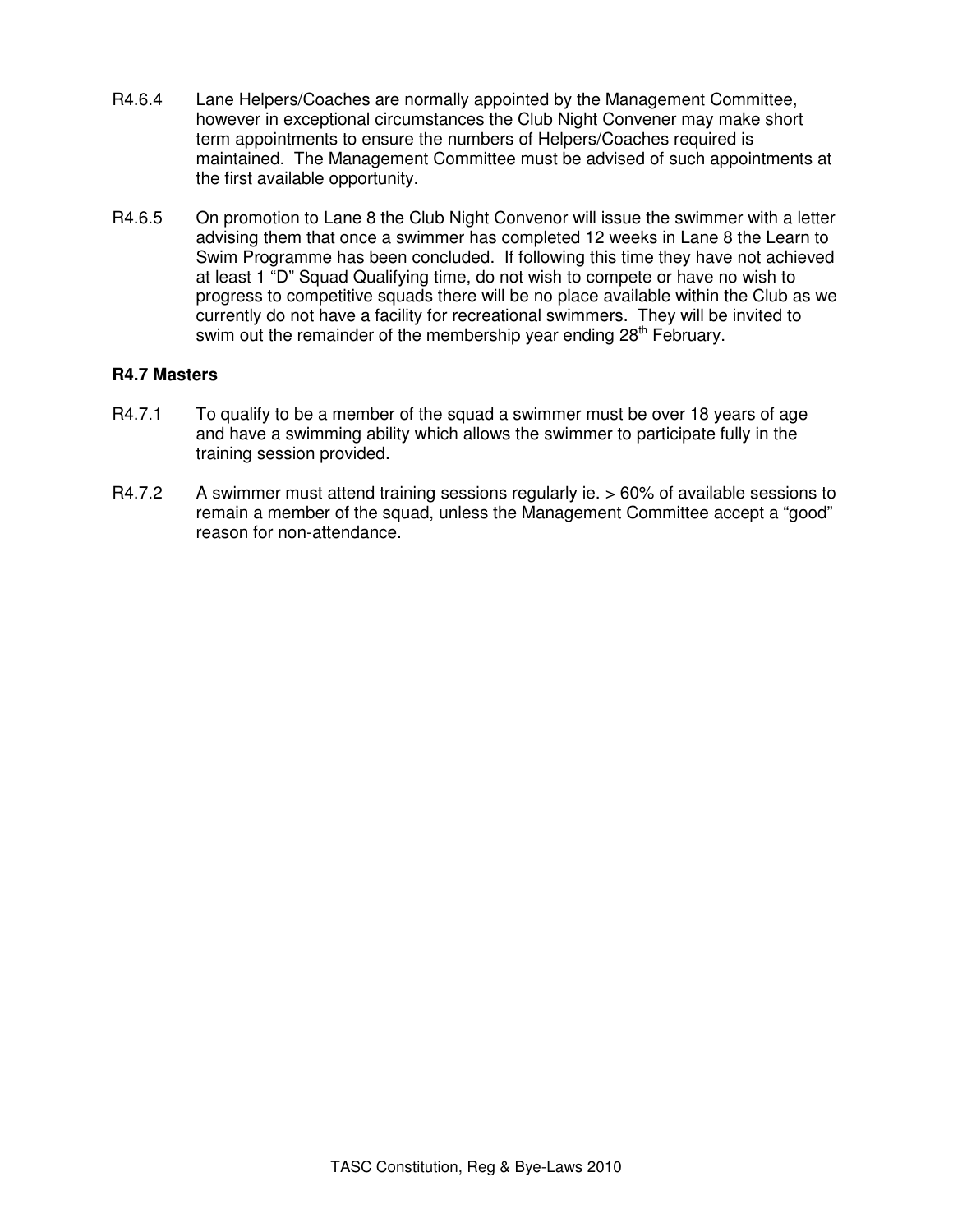# **TASC REGULATION No. 5 Club Officials**

# **R5.1 General**

- R5.1.1 All appointments made by the club have job profiles. See Appendix 9.
- R5.1.2 Officials travelling on behalf of the Club (Team Managers, Chaperones, Coaches, etc) shall require to be members of the Club.

## **R5.2 Squad Coaches**

- R5.2.1 Squad coaches are appointed by the Management Committee.
- R5.2.2 It is desirable that all coaches are trained to Club Coach Certificate standard. Support from the Club will be forthcoming for those willing to undertake the necessary training.

### **R5.3 Club Night Helpers/Coaches**

- R5.3.1 Club Night Helpers/Coaches are appointed by the Management Committee except when appointed in accordance with Regulation 4, paragraph R4.6.4.
- R5.3.2 It is desirable that all Helpers/Coaches are trained to Teacher Certificate standard. Support from the Club will be forthcoming for those willing to undertake the necessary training.

#### **R5.4 Swimming Technical Officials (STOs)**

- R5.4.1 Any member of the club will receive full support from the club in order to gain SASA STO qualifications as a Club Timekeeper, Timekeeper, Recorder, Judge, Starter, Referee or AOE Operator. Details of the requirements can be found in the Scottish Swimming STO Regulations.
- R5.4.2 It is a requirement of SASA North District Swimming Regulations that when the club enters swimmers for a District event that a specific number and grade of official must be provided to take part in the running of the event. The club will cover STOs costs in accordance with section 2.4 of Regulation 2.
- R5.4.3 There is no mandatory requirement for the club to provide STOs at non North District events which are attended by club swimmers. However as the club depends on support from STOs from clubs attending Thurso meets it is courteous for the Club to reciprocate.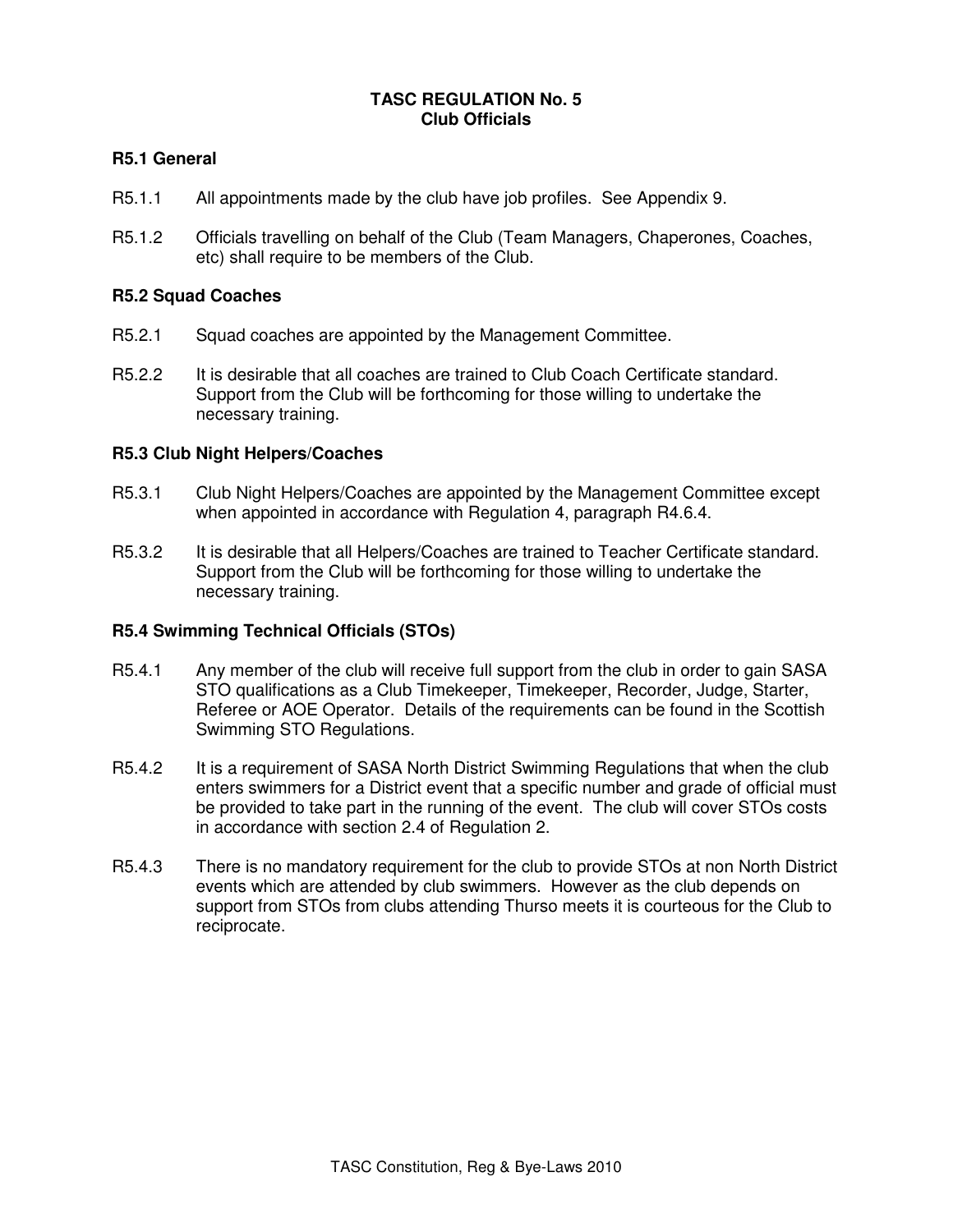## **R5.5 Team Managers**

R5.5.1 Team Managers are Adult Club Members who accept the responsibility set out in the Job Profile and are on a list agreed by the Management Committee from which Team Staff can be appointed.

## **R5.6 Chaperons**

R5.6.1 Chaperons are Adult Club Members who accept the responsibility set out in the Job Profile and are on a list agreed by the Management Committee from which Team Staff can be appointed.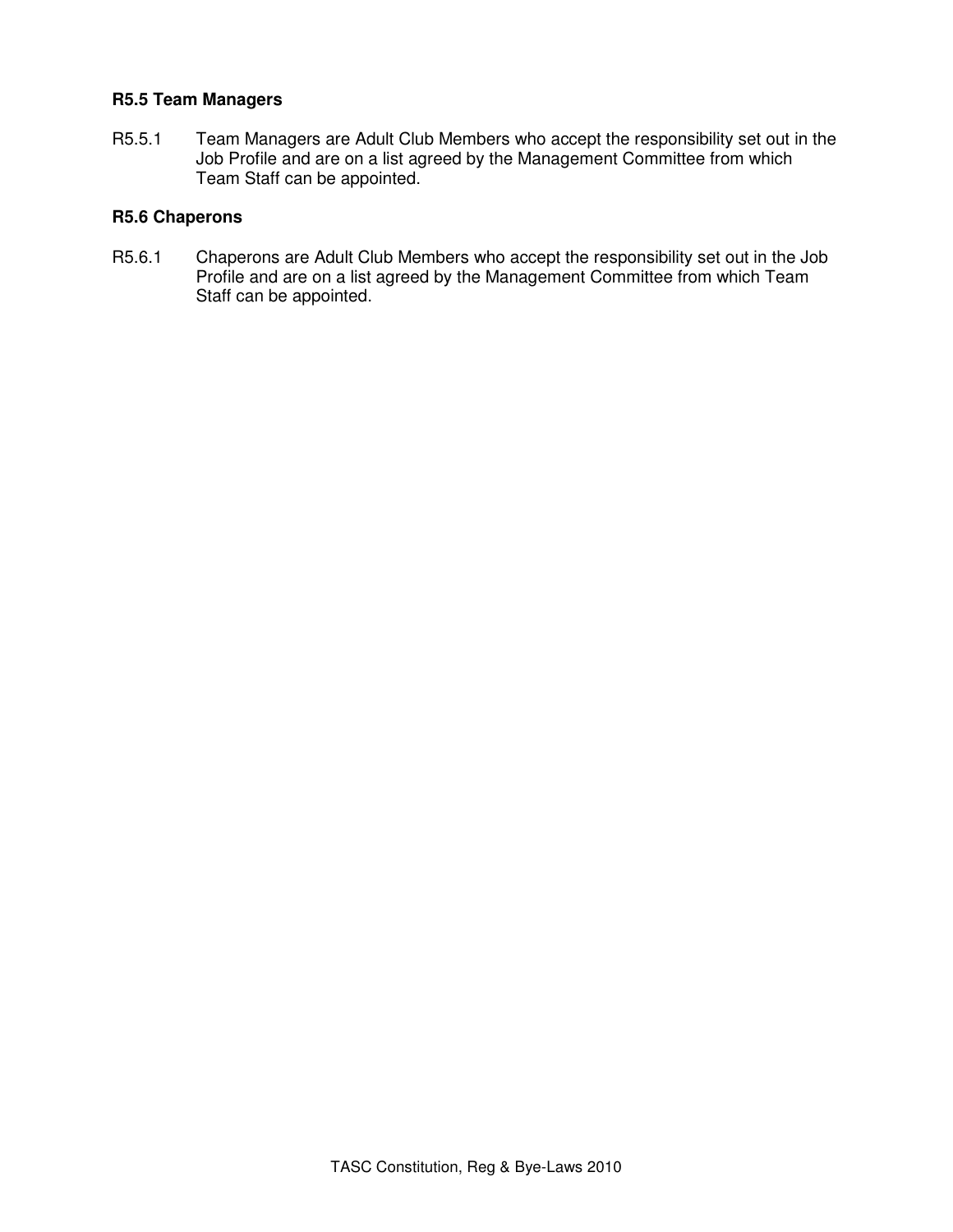# **REGULATION No. 6 Grievance / Discipline**

# **R6.1 General**

- R6.1.1 Members representing the club are required to conduct themselves in accordance with the Code of Conduct (see appendix 11) while travelling to and from events, attending the event and during overnight stays.
- R6.1.2 The club shall take appropriate disciplinary action against any member not conforming with the Code of Conduct or guilty, after investigation, of conduct detrimental to the interest or aims of the Club. (Reference Club Bye-Laws BL8.1)

#### **R6.2 Grievances**

- R6.2.1 A Grievance shall be a formal expression of dissatisfaction or allegation of unfair practice with the management of the Club and may be made by:
	- a) Any member of the club
	- b) A parent or guardian on behalf of a member under the age of 16 years.
	- c) Any individual.
- R6.2.2 The grievance must be sent in writing to the Club Secretary for the attention of the Management Committee.
- R6.2.3 The Management Committee will make the necessary arrangements for the grievance to be investigated. Any individual who is the subject of the grievance must be offered the opportunity to be heard in their defence.
- R6.2.4 If deemed necessary the Management Committee may set up a group chaired by one of the Club's Honorary Members to carry out an investigation.
- R6.2.4 The results of the investigation must be transmitted, in writing, to the person who raised the grievance, stating what next course of action is open to them if they are not satisfied with the outcome.

## **R6.3 Protests**

- R6.3.1 The Scottish Swimming Protest process is used if the rules / regulations for the conduct of a competition are not observed. (Reference Scottish Swimming Rule R15.0)
- R6.3.2 A protest may not be made against a decision of the Referee or any other official regarding placing, fouling or any other fact of the competition.
- R6.3.3 Protests made on behalf of the Club shall be the responsibility of the Team Manager or in their absence by the appointed Coach.

# **R6.4 Complaints**

R6.4.1 The Scottish Swimming Complaints procedure is used to express dissatisfaction or allegation of unfair practice in connection with aquatic sports as governed by SASA. (Reference Scottish Swimming Rule R16.0)